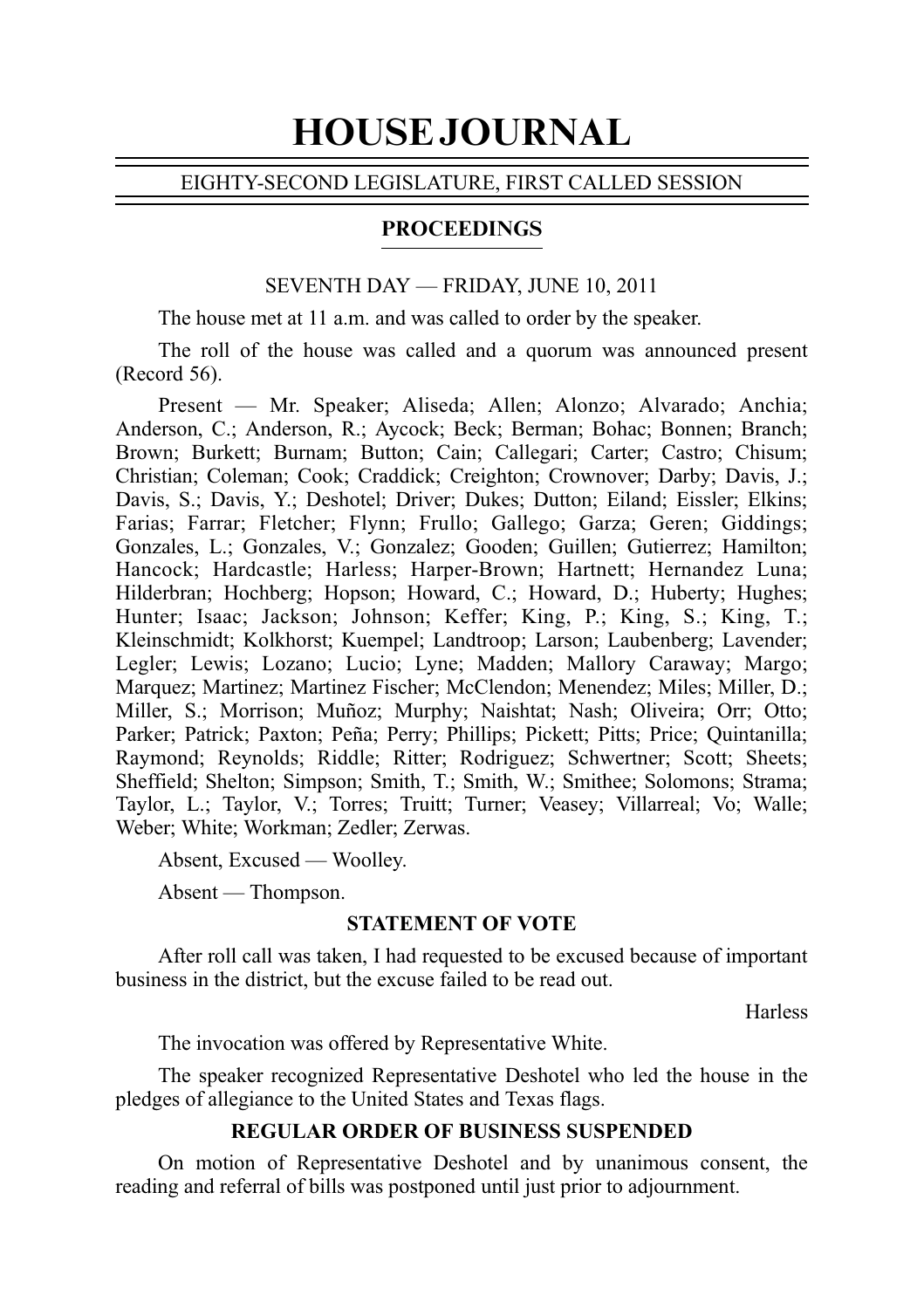# **HR 49 - ADOPTED (by Schwertner, Murphy, and Brown)**

Representative Schwertner moved to suspend all necessary rules to take up and consider at this time **HR 49**.

The motion prevailed.

The following resolution was laid before the house:

**HR 49**, In memory of Graham Charles Holloway of Cedar Park.

**HR 49** was read and was unanimously adopted by a rising vote.

On motion of Representatives Murphy and Brown, the names of all the members of the house were added to **HR 49** as signers thereof.

(Thompson now present)

## **SB 4 - COMMITTEE ON CALENDARS RULE ADOPTED**

Pursuant to Rule 3, Section 5(2) and Rule 6, Section 16(f) of the House Rules, Representative Hunter moved to adopt the following rule governing floor consideration for **SB 4**:

SECTION 1. During second reading and third reading consideration of the bill:

(a) No proposed amendment, amendment to the amendment, or substitute amendment changing any district is eligible for consideration unless five copies of an amendment packet prepared by the Texas Legislative Council (TLC) has been submitted to the chief clerk. The amendment packet is not required to contain a textual description of the amendment but must include:

 $(1)$  maps as prepared by TLC indicating the changes made by the amendment; and

(2) standard reports for the amendment prepared by TLC that indicate population, voter data, and incumbent locations for the districts affected by the amendment.

(b) No proposed amendment, amendment to the amendment, or substitute amendment is eligible for consideration if:

 $(1)$  any district in the amendment contains parts that are not contiguous; or

 $(2)$  adoption of the amendment would result in any unassigned or overlapping geography in the overall redistricting plan under consideration.

SECTION 2. An amendment packet for each original amendment that will be offered during second reading consideration of the bill must be filed with the chief clerk by 5 p.m. on Monday, June 13.

The Committee on Calendars rule was adopted by (Record 57): 146 Yeas, 0 Nays, 1 Present, not voting.

Yeas — Aliseda; Allen; Alonzo; Alvarado; Anchia; Anderson, R.; Aycock; Beck; Berman; Bohac; Bonnen; Branch; Brown; Burkett; Burnam; Button; Cain; Callegari; Carter; Castro; Chisum; Christian; Coleman; Cook; Craddick; Creighton; Crownover; Darby; Davis, J.; Davis, S.; Davis, Y.; Deshotel; Driver;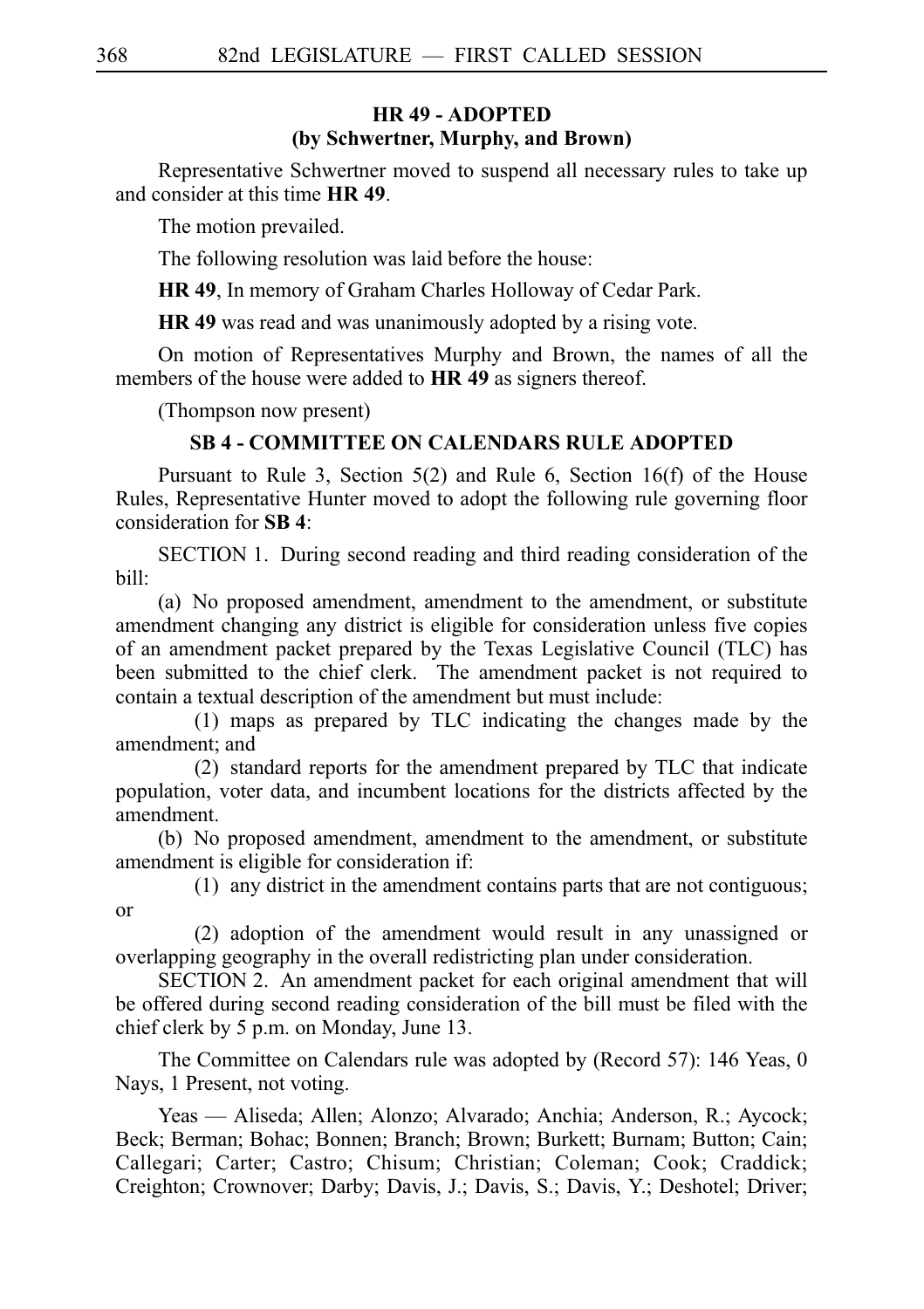Dukes; Dutton; Eiland; Eissler; Elkins; Farias; Farrar; Fletcher; Flynn; Frullo; Gallego; Garza; Geren; Giddings; Gonzales, L.; Gonzales, V.; Gonzalez; Gooden; Guillen; Gutierrez; Hamilton; Hancock; Hardcastle; Harless; Harper-Brown; Hartnett; Hernandez Luna; Hilderbran; Hochberg; Hopson; Howard, C.; Howard, D.; Huberty; Hughes; Hunter; Isaac; Jackson; Johnson; Keffer; King, P.; King, S.; King, T.; Kleinschmidt; Kolkhorst; Kuempel; Landtroop; Larson; Laubenberg; Lavender; Legler; Lewis; Lozano; Lucio; Lyne; Madden; Mallory Caraway; Margo; Marquez; Martinez; Martinez Fischer; McClendon; Miles; Miller, D.; Miller, S.; Morrison; Muñoz; Murphy; Naishtat; Nash; Oliveira; Orr; Otto; Parker; Patrick; Paxton; Peña; Perry; Phillips; Pickett; Pitts; Price; Quintanilla; Raymond; Reynolds; Riddle; Ritter; Rodriguez; Schwertner; Scott; Sheets; Sheffield; Shelton; Simpson; Smith, T.; Smith, W.; Smithee; Solomons; Strama; Taylor, L.; Taylor, V.; Thompson; Torres; Truitt; Turner; Veasey; Villarreal; Vo; Walle; Weber; White; Workman; Zedler; Zerwas.

Present, not voting — Mr. Speaker(C).

Absent, Excused — Woolley.

Absent — Anderson, C.; Menendez.

# **LEAVES OF ABSENCE GRANTED**

The following member was granted leave of absence for the remainder of today because of family illness:

Bohac on motion of C. Howard.

The following member was granted leave of absence for the remainder of today because of a death in the family:

Burnam on motion of Gooden.

# **MAJOR STATE CALENDAR SENATE BILLS THIRD READING**

The following bills were laid before the house and read third time:

# **SB 2 ON THIRD READING (Pitts - House Sponsor)**

**SB 2**, A bill to be entitled An Act appropriating money for the support of state government for the period beginning September 1, 2011 and ending August 31, 2013; and authorizing and prescribing conditions, limitations, rules, and procedures for allocating and expending the appropriated funds; and declaring an emergency.

## **Amendment No. 1**

Representative Isaac offered the following amendment to **SBi2**:

Amend **SB 2** on third reading at the end of the subsection entitled "Contingency for **SB 1**: Foundation School Program Deferral" (house committee printing, page 5, line 15) by adding the following new paragraph: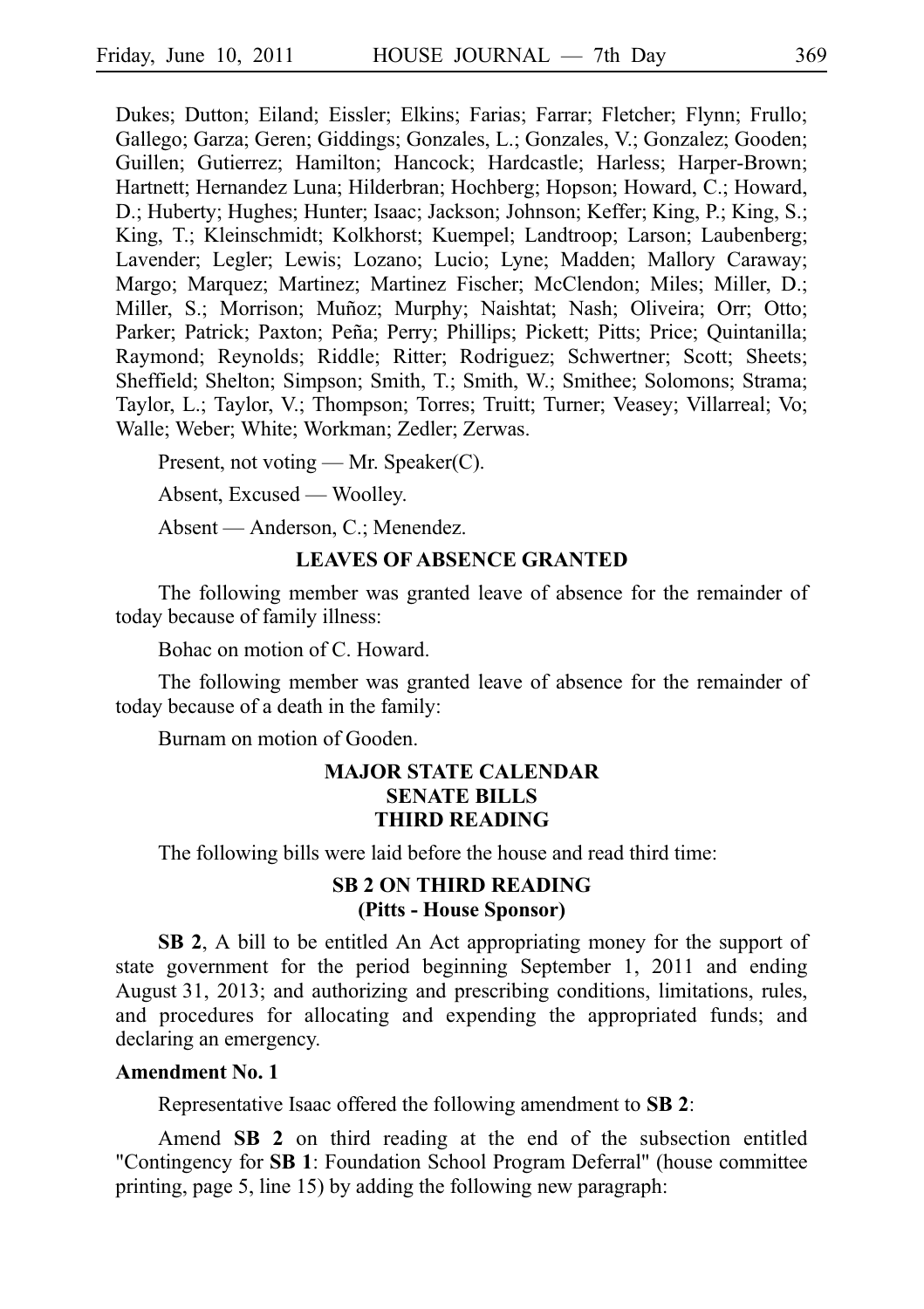Contingent on enactment of **SB 1**, Acts of the 82nd Legislature, 1st Called Session, 2011, or similar legislation providing for a partial deferral of the August 2013 Foundation School Program payment to school districts, and notwithstanding any other provision of this Act, the reduction in Foundation School Program appropriations referenced by this subsection shall be adjusted by an amount identified by the Legislative Budget Board in determining the percentage of the deferred August payment that can be paid in August 2013, in accordance with the provisions of the legislation. The sum-certain appropriation for the Foundation School Program as identified in Subsection (b) above shall be adjusted commensurately.

Amendment No. 1 was adopted. (Berman and Flynn recorded voting no.)

## **Amendment No. 2**

Representative Morrison offered the following amendment to **SB 2**:

Amend **SB 2** on third reading by adding the following appropriately numbered SECTION to the bill and renumbering subsequent SECTIONS of the bill accordingly:

SECTION For Islam 13.07, Article IX, **HB 1**, 82nd Legislature, Regular Session, 2011, becomes law, Section 13.07(a) of that Article is amended to read as follows:

(a) Except as provided by Subsection (c) of this Section, for the fiscal biennium beginning September 1, 2011, the amounts appropriated to an agency under Articles I-VIII of this Act include, regardless of whether or not the amounts may be shown under or limited by the bill pattern or riders of the agency or the special provisions applicable to the Article of this Act under which the agency's appropriation might be located, [fifty percent of] all revenue collected by an agency on or after September 1, 2011, that are associated with the sale of a Texas specialty license plate, as authorized by Subchapter G, Chapter 504, Transportation Code, or other applicable statute, during the 2012-13 biennium, including any new license plates that may be authorized or issued after September 1, 2011.

Amendment No. 2 was adopted. (Crownover and L. Taylor recorded voting no.)

# **Amendment No. 3**

Representatives P. King, Hancock, Sheets, Landtroop, Aliseda, Chisum, Jackson, Isaac, Sheffield, Cain, Cook, Laubenberg, Callegari, Zedler, Geren, Fletcher, Berman, Orr, Schwertner, W. Smith, Carter, Legler, and White offered the following amendment to **SBi2**:

Amend **SB 2** on third reading by striking the SECTION of the bill that appropriates the increased money in the economic stabilization fund to the Texas Education Agency for the Foundation School Program, as added by Amendment No. 24 on second reading.

Amendment No. 3 failed of adoption by (Record 58): 79 Yeas, 65 Nays, 1 Present, not voting.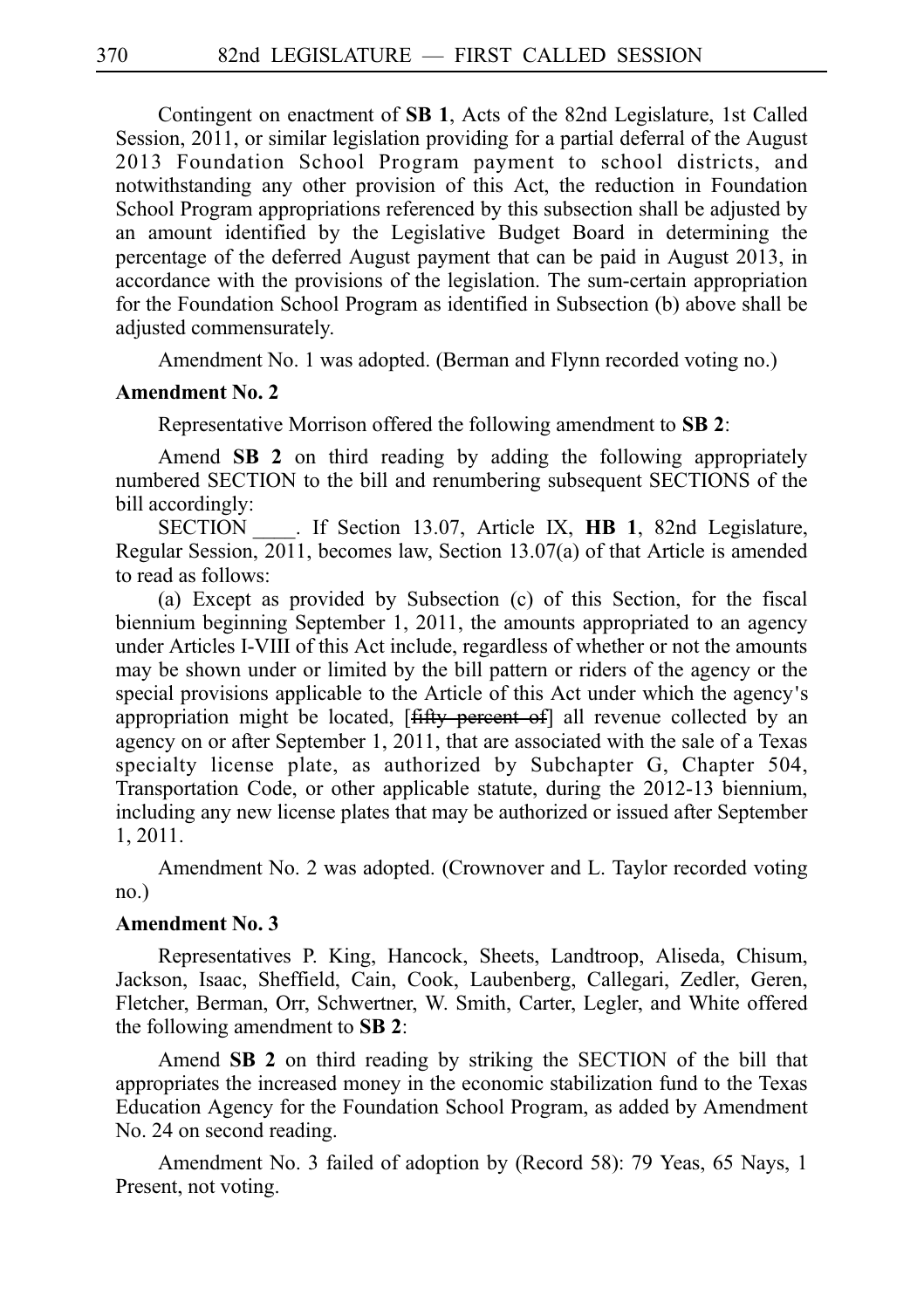Yeas — Aliseda; Anderson, C.; Anderson, R.; Aycock; Beck; Berman; Bonnen; Branch; Burkett; Button; Cain; Callegari; Carter; Chisum; Christian; Cook; Craddick; Creighton; Crownover; Darby; Davis, S.; Driver; Elkins; Fletcher; Flynn; Frullo; Garza; Geren; Gonzales, L.; Gooden; Hancock; Harper-Brown; Hilderbran; Howard, C.; Huberty; Hughes; Hunter; Isaac; Jackson; Keffer; King, P.; Kleinschmidt; Kolkhorst; Landtroop; Larson; Laubenberg; Legler; Lewis; Madden; Miller, D.; Miller, S.; Morrison; Murphy; Nash; Orr; Otto; Parker; Paxton; Perry; Phillips; Pitts; Price; Riddle; Schwertner; Scott; Sheets; Sheffield; Shelton; Simpson; Smith, W.; Smithee; Taylor, L.; Taylor, V.; Truitt; Weber; White; Workman; Zedler; Zerwas.

Nays — Allen; Alonzo; Alvarado; Anchia; Brown; Castro; Coleman; Davis, J.; Davis, Y.; Deshotel; Dukes; Dutton; Eiland; Eissler; Farias; Farrar; Gallego; Giddings; Gonzales, V.; Gonzalez; Guillen; Gutierrez; Hamilton; Hardcastle; Hartnett; Hernandez Luna; Hochberg; Hopson; Howard, D.; Johnson; King, S.; King, T.; Kuempel; Lavender; Lozano; Lucio; Lyne; Mallory Caraway; Margo; Marquez; Martinez; Martinez Fischer; McClendon; Menendez; Miles; Muñoz; Naishtat; Oliveira; Patrick; Pickett; Quintanilla; Raymond; Reynolds; Ritter; Rodriguez; Smith, T.; Solomons; Strama; Thompson; Torres; Turner; Veasey; Villarreal; Vo; Walle.

Present, not voting — Mr. Speaker(C).

Absent, Excused — Bohac; Burnam; Woolley.

Absent — Harless; Peña.

## **STATEMENTS OF VOTE**

I was shown voting no on Record No. 58. I intended to vote yes.

Eissler

I was shown voting yes on Record No. 58. I intended to vote no.

L. Gonzales

When Record No. 58 was taken, I was absent because of important business in the district. I had requested to be excused, but the excuse failed to be read out. Had I been present I would have voted no.

Harless

I was shown voting no on Record No. 58. I intended to vote yes.

Lavender

I was shown voting yes on Record No. 58. I intended to vote no.

Truitt

#### **Amendment No. 4**

Representatives Truitt, Otto, Patrick, Price, Deshotel, Zedler, Brown, Scott, Chisum, Workman, Frullo, Burkett, Shelton, Schwertner, Fletcher, Button, Harper-Brown, Allen, Gonzalez, Margo, Callegari, Mallory Caraway, Ritter, Hilderbran, Alvarado, Riddle, Solomons, Hamilton, Quintanilla, Larson,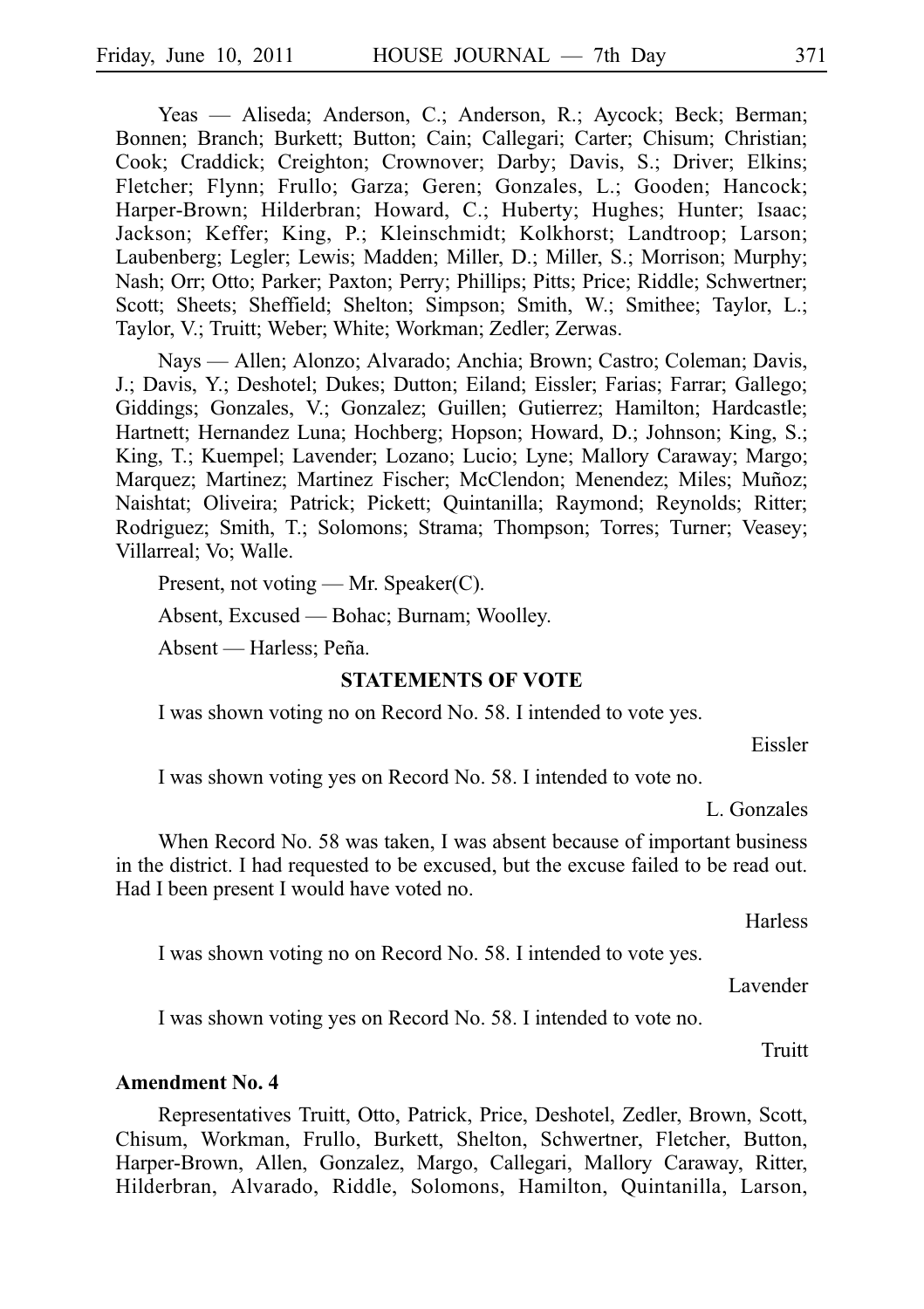Kuempel, Marquez, Aycock, Morrison, Kolkhorst, J. Davis, S. Miller, and Smithee offered the following amendment to SB 2:

Amend **SB 2** on third reading by adding the following appropriately numbered SECTION to the bill and renumbering the subsequent SECTIONS of the bill accordingly:

SECTION Contingent on legislation of the 82nd Legislature, 1st Called Session,  $\overline{2011}$ , becoming law that is substantively similar to provisions of **HB 2403**, Acts of the 82nd Legislature, Regular Session, 2011, relating to retailers engaged in business in this state for purposes of sales and use taxes, in addition to the amounts appropriated by **HB 1**, Acts of the 82nd Legislature, Regular Session, 2011 (the General Appropriations Act), there is appropriated to the Higher Education Coordinating Board, the amount of \$2,685,000 in general revenue funds for each year of the state fiscal biennium ending August 31, 2013, for the purpose of providing additional funding for the biennium in the amount of \$5,370,000 for Strategy B.1.13, TX Armed Services Scholarship Pgm, as designated by **HB 1** in the appropriations to the coordination board.

Amendment No. 4 was adopted. (Carter recorded voting no.)

#### **Amendment No. 5**

Representative Larson offered the following amendment to **SB 2**:

Amend **SB 2** on third reading by adding the following appropriately numbered SECTION to the bill and renumbering the remaining SECTIONS of the bill accordingly:

SECTION . Appropriation for the Designated Trauma Facility and EMS Account 5111. Contingent on **HB 4**, Acts of the 82nd Legislature, Regular Session, 2011, as enrolled, not taking effect, in addition to amounts appropriated to the Department of State Health Services by **HB 1**, Acts of the 82nd Legislature, Regular Session, 2011 (the General Appropriations Act), the amount of \$25,499,190 (\$12,749,595 in fiscal year 2012 and \$12,749,595 in fiscal year 2013) is appropriated out of Account 5111-the Designated Trauma Facility and EMS Account for the state fiscal biennium ending August 31, 2013.

Amendment No. 5 was withdrawn.

**SB 2**, as amended, was passed by (Record 59): 101 Yeas, 42 Nays, 1 Present, not voting.

Yeas — Aliseda; Allen; Alvarado; Anderson, C.; Aycock; Beck; Berman; Branch; Brown; Burkett; Button; Callegari; Castro; Chisum; Christian; Coleman; Cook; Craddick; Crownover; Darby; Davis, J.; Davis, S.; Driver; Dutton; Eissler; Farrar; Fletcher; Frullo; Gallego; Garza; Geren; Giddings; Gonzales, L.; Gonzales, V.; Gooden; Hamilton; Hardcastle; Harper-Brown; Hartnett; Hilderbran; Hochberg; Hopson; Howard, C.; Howard, D.; Huberty; Hunter; Isaac; Jackson; Johnson; Keffer; King, P.; King, S.; King, T.; Kleinschmidt; Kolkhorst; Kuempel; Larson; Lavender; Lewis; Lyne; Madden; Mallory Caraway; Margo; Marquez; Martinez; Miles; Miller, D.; Morrison; Murphy; Naishtat; Nash; Orr; Otto; Parker; Patrick; Perry; Pitts; Price; Quintanilla; Riddle; Ritter; Schwertner;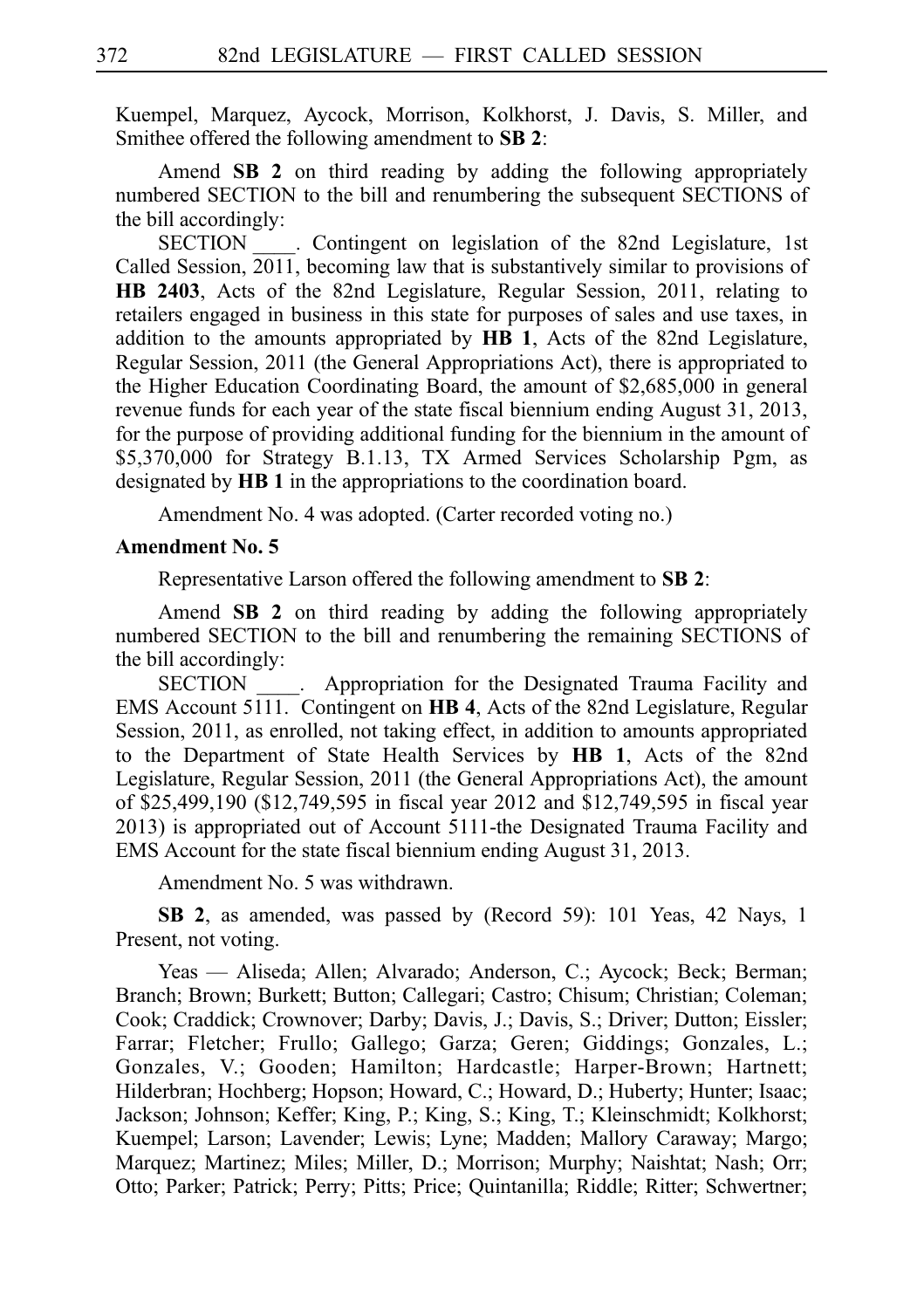Scott; Sheffield; Shelton; Smith, T.; Smith, W.; Smithee; Solomons; Strama; Taylor, L.; Thompson; Torres; Truitt; Turner; Vo; Weber; White; Workman; Zedler; Zerwas.

Nays — Alonzo; Anchia; Anderson, R.; Bonnen; Cain; Carter; Creighton; Davis, Y.; Deshotel; Dukes; Eiland; Elkins; Farias; Flynn; Gonzalez; Gutierrez; Hancock; Hernandez Luna; Hughes; Landtroop; Laubenberg; Legler; Lozano; Lucio; Martinez Fischer; McClendon; Menendez; Miller, S.; Muñoz; Paxton; Peña; Phillips; Pickett; Raymond; Reynolds; Rodriguez; Sheets; Simpson; Taylor, V.; Veasey; Villarreal; Walle.

Present, not voting — Mr. Speaker(C).

Absent, Excused — Bohac; Burnam; Woolley.

Absent — Guillen; Harless; Oliveira.

The speaker stated that **SB 2** was passed subject to the provisions of Article III, Section 49a of the Texas Constitution.

## **STATEMENTS OF VOTE**

I was shown voting yes on Record No. 59. I intended to vote no.

Christian

I was shown voting no on Record No. 59. I intended to vote yes.

Gonzalez

When Record No. 59 was taken, I was absent because of important business in the district. I had requested to be excused, but the excuse failed to be read out. Had I been present I would have voted no.

**Harless** 

I was shown voting yes on Record No. 59. I intended to vote no.

T. King

I was shown voting no on Record No. 59. I intended to vote yes.

Legler

When Record No. 59 was taken, I was in the house but away from my desk. I would have voted no.

**Oliveira** 

## **REASONS FOR VOTE**

I voted against **SBi2** on third reading because it included Representative D. Howard's amendment, which sought to spend additional money from the economic stabilization fund. The conference committee struck the amendment so I was able to vote in support of the final version of **SB 2**.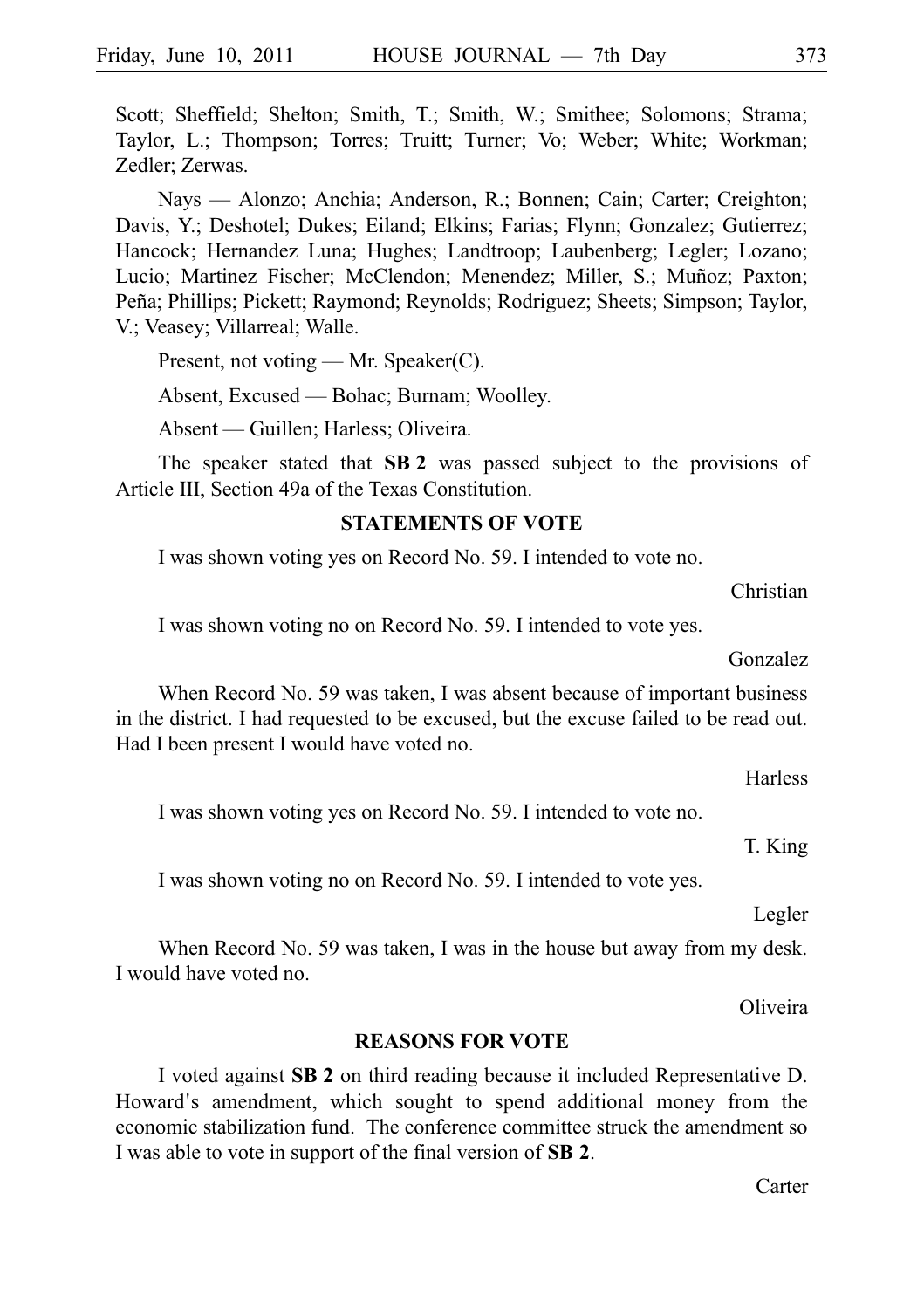I voted for **SB 2** on third reading because it included Representative D. Howard's amendment to include funding to our public schools for enrollment growth. I do not support other measures in the bill, including the deferral of payments to the Foundation School Program.

Castro

**SB 2**, although good in intention, includes provisions to spend additional money from the rainy day fund, and, therefore, I can no longer support **SB 2** and will be casting a no vote.

Landtroop

The reason I voted no was due to the fact that this legislation created a misconception of the issues. Although I supported the D. Howard/Farrar amendment regarding the rainy day fund, **SB 2** still drastically reduces funding to education and health and human services. Also, there were many amendments added on **SB 2** which deepened the cuts and were detrimental to the district I represent.

Muñoz

# **SB 1 ON THIRD READING (Pitts - House Sponsor)**

**SB 1**, A bill to be entitled An Act relating to certain state fiscal matters; providing penalties.

# **Amendment No. 1**

Representative Chisum offered the following amendment to **SBi1**:

Amend **SB 1** (house committee printing) by adding the following appropriately numbered SECTION to the bill and renumbering subsequent SECTIONS of the bill accordingly:

SECTION . Subchapter C, Chapter 2171, Government Code, is amended by adding Section 2171.1011 to read as follows:

Sec. 2171.1011. FLEET PLANNING AND OPTIMIZATION PROGRAM.

(a) This section does not apply to a state agency that utilizes fleet vehicles for law enforcement, safety, or emergency response purposes.

(b) The comptroller may enter into a contract with a vendor to provide fleet planning, routing, scheduling, and dispatch services for a state agency that utilizes fleet vehicles that average more than three stops per day.

(c) A contract entered into under this section must:

(1) specify the state agency for which the vendor is to provide the services described by Subsection (b);

(2) require the vendor to have:

(A) at least five years of experience providing the services described by Subsection (b); and

(B) the ability to utilize a model-based artificial intelligence program to provide fleet planning services; and

(3) provide that: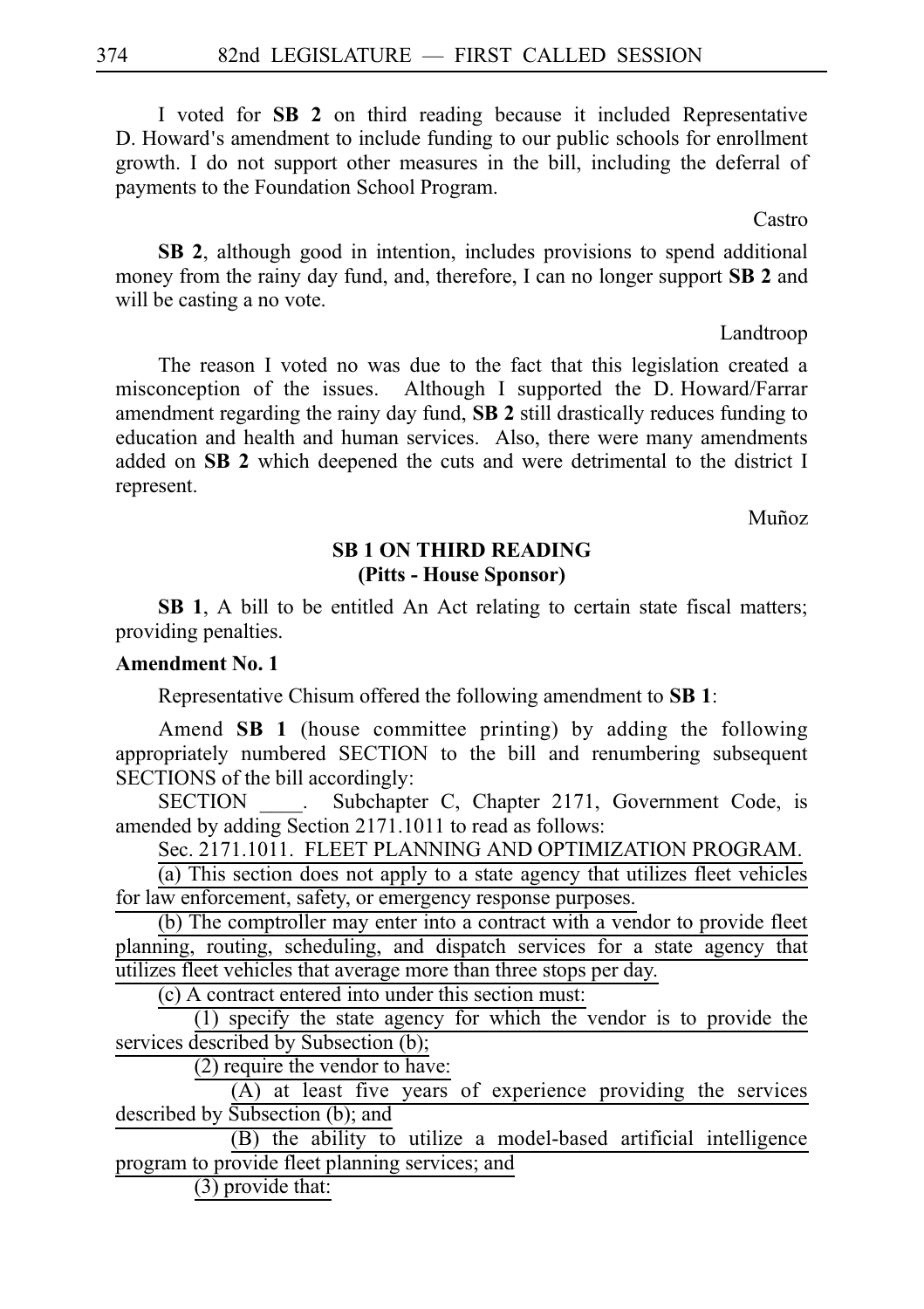(A) the comptroller may not make a payment to the vendor under the contract until the vendor has achieved a five percent reduction in the total cost of that state agency's vehicle fleet services described by Subsection (b); and

(B) the total compensation payable to the vendor under the contract may not exceed the amount of total cost savings attributable to the vendor's vehicle fleet services described by Subsection (b).

(d) In accordance with an agreement between the comptroller and a state agency, the comptroller may use funds appropriated to the state agency for the purposes of fleet management for the purpose of contracting with a vendor to provide vehicle fleet services described bySubsection (b).

Amendment No. 1 was adopted.

#### **Amendment No. 2**

Representative S. Davis offered the following amendment to **SBi1**:

Amend **SB 1** on third reading by adding a new article to the bill to read as follows:

ARTICLE \_\_\_\_. AD VALOREM TAXATION OF CERTAIN LAND OF CERTAIN PUBLIC UTILITIES

SECTION .01. Chapter 31, Tax Code, is amended by adding Section 31.039 to read as follows:

Sec. 31.039. PROVISION OF RECREATIONAL OR EDUCATIONAL AREA BY CERTAIN PUBLIC UTILITIES IN LIEU OF PAYMENT OF TAXES ON PUBLIC UTILITY PROPERTY. (a) The governing body of a taxing unit may authorize any of the following public utilities to provide for public use of public utility property for recreation, education, exercise, relaxation, travel, or pleasure.

 $\overline{(b)}$  The governing body shall require that each public utility providing an area described by Subsection (a) execute a contract with the taxing unit. The contract must be approved by the Public Utility Commission of Texas as a matter that does not negatively affect the rates of the utility. The contract must be executed before any tax delinquency date and must specify:

(1) the area to be provided for public use;

 $(2)$  the intended public uses of the area;

 $(3)$  the amount of the tax credit that the public utility will receive while the public is given access to the area; and

 $(4)$  set out or describe the provisions of Subsections (c) and (d).

(c) For each area provided for public use by a public utility, a taxing unit may provide to the utility a credit not to exceed one-half of one percent of the property taxes owed to the taxing unit.

 $(d)$  The taxing unit shall terminate the contract if the public utility violates the terms of the contract, including by restricting public access to or use of the area that is the subject of the contract.

 $(e)$  A public utility is eligible for a tax credit under this section only if the utility is a public utility to which Section 75.0021, Civil Practice and Remedies Code, applies.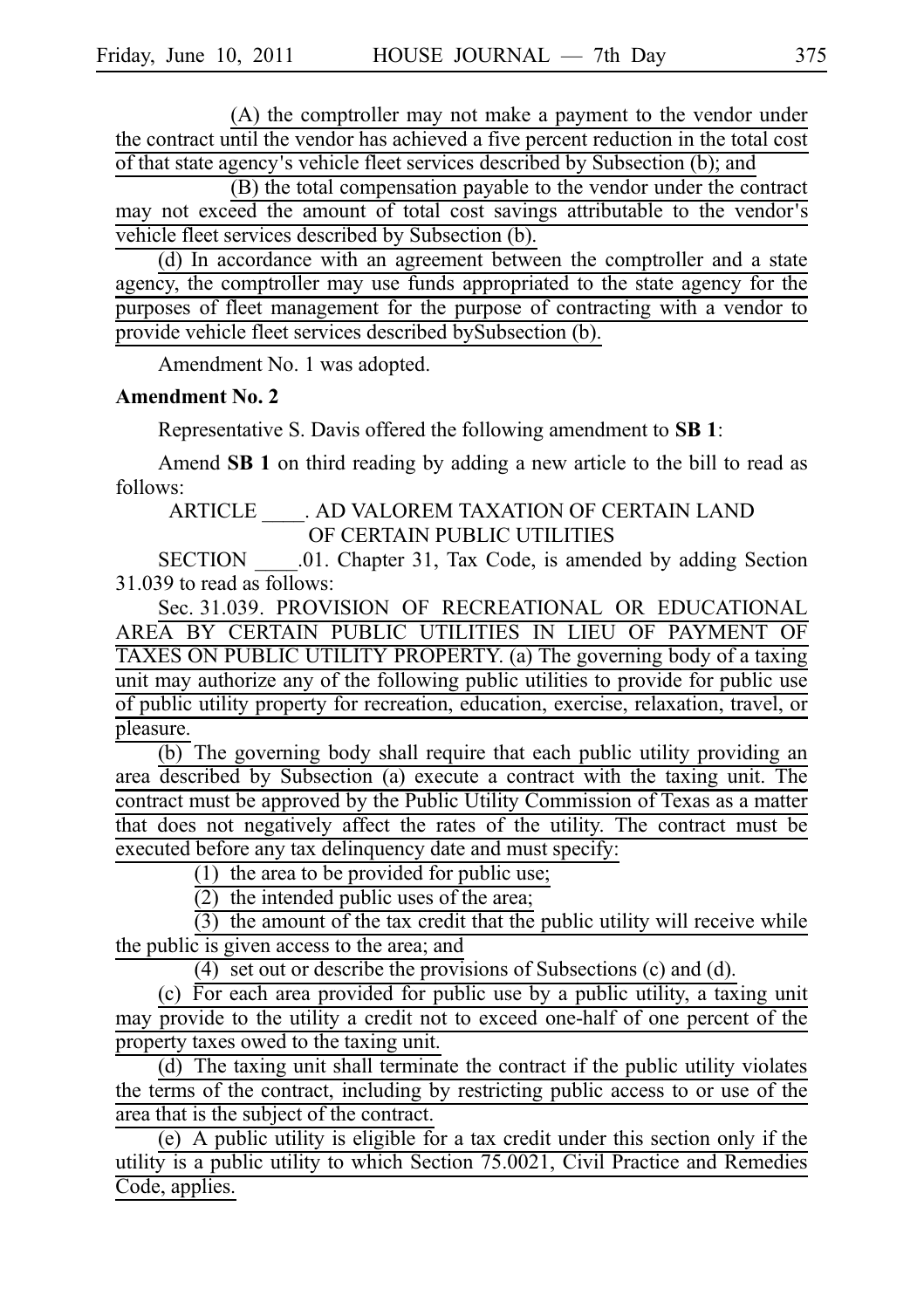SECTION .02. Section 75.0021, Civil Practice and Remedies Code, as effective September 1, 2011, is amended to read as follows:

Sec. 75.0021. LIMITED LIABILITY OF CERTAIN PUBLIC UTILITIES. (a) In this section:

 $(1)$  "Person" includes an individual as defined by Section 71.001.

(2) "Public utility" means:

(A) an electric utility as defined by Section 31.002, Utilities Code;

 $\overline{(B)}$  a telecommunications provider as defined by Section 51.002,

Utilities Code;

(C) an electric cooperative as defined by Section 11.003, Utilities Code;

(D) a gas utility as defined by Section  $101.003$  or  $121.001$ , Utilities Code; or

 $(E)$  a water and sewer utility as defined by Section 13.002, Water Code.

(b) A public utility that, as the owner, easement holder, occupant, or lessee of land, gives permission to a person to enter [signs an agreement with a municipality, county, or political subdivision to allow public access to or use of] the premises for recreation, exercise, education, relaxation, travel, or pleasure [by allowing the public access or use] does not by giving that permission:

 $(1)$  ensure that the premises are safe for recreation, exercise, education, relaxation, travel, or pleasure; or

 $(2)$  assume responsibility or incur any liability for:

(A) damages arising from or related to any bodily or other personal injury to or death of any person [beyond that provided by Chapter 75 of the Civil **Practice and Remedies Code to a third party** who enters the premises for recreation, exercise, education, relaxation, travel, or pleasure or accompanies another person entering the premises for recreation, exercise, education, relaxation, travel, or pleasure;

(B) property damage sustained by any person who enters the premises for recreation, exercise, education, relaxation, travel, or pleasure or accompanies another person entering the premises for recreation, exercise, education, relaxation, travel, or pleasure; or

(C) an act of a third party that occurs on the premises, regardless of whether the act is intentional.

 $(c)$  Subsection (b) applies to any claim for damages, including a claim:

 $(1)$  alleging gross negligence;

 $(2)$  asserting the doctrine of attractive nuisance; or

 $(3)$  arising from contact of a person or property with power lines or exposure of a person or property to electric and magnetic fields [to the extent the municipality, county, or political subdivision purchases a general liability insurance policy in amounts required by Chapter 75 of the Civil Practice Remedies Code insuring the public utility for liability arising from the condition of the premises for such recreational use].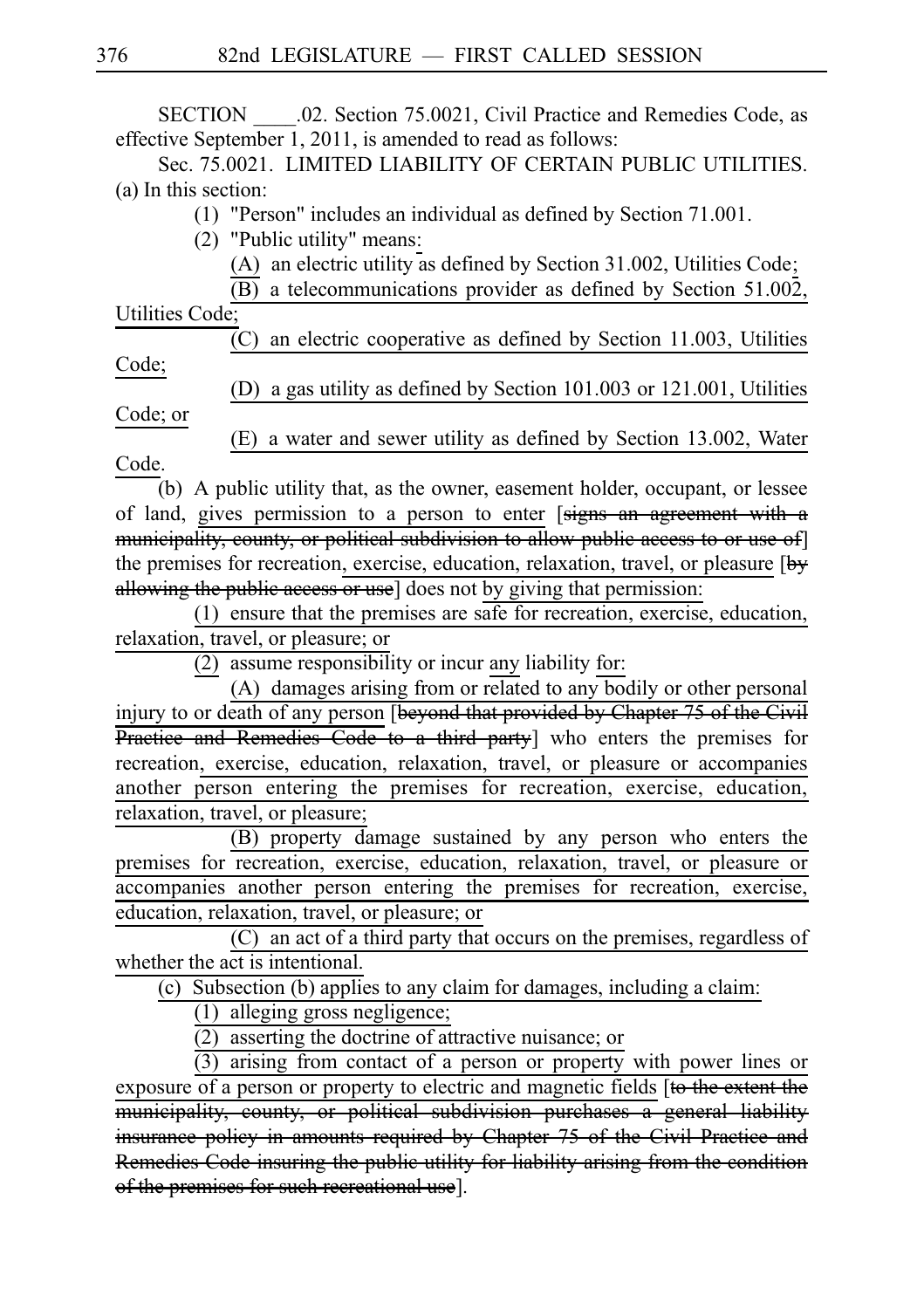(d) A public utility that, as the owner, easement holder, occupant, or lessee of land, allows the use of the premises for recreation, exercise, education, relaxation, travel, or pleasure shall post and maintain a clearly readable sign in a clearly visible location on or near the premises. The sign must contain the following warning language:

#### WARNING

TEXAS LAW (CHAPTER 75, CIVIL PRACTICE AND REMEDIES CODE) LIMITS THE LIABILITY OF A PUBLIC UTILITY FOR DAMAGES ARISING FROM THE USE OF THIS PROPERTY FOR RECREATION, EXERCISE, EDUCATION, RELAXATION, TRAVEL, OR PLEASURE.

(e)  $[\Theta]$  This section applies only to a public utility located in  $[\Theta]$ :

 $[\left(4\right)]$  a county:

 $(1)$  with a population of 800,000 or more and located on the international border; [or]

 $(2)$  with a population of four million or more; or

(3)  $\frac{1}{\text{adjacent to a county with a population of four million or more } [a]$ municipal management district located in a municipality with a population of more than 1.9 million].

SECTION .03. Section 75.003(b), Civil Practice and Remedies Code, is amended to read as follows:

(b) Except as provided by Sections  $75.0021(b)$  and (c), this  $[**This**]$  chapter does not affect the doctrine of attractive nuisance, except that the doctrine may not be the basis for liability of an owner, lessee, or occupant of agricultural land for any injury to a trespasser over the age of 16 years.

SECTION \_\_\_\_.04. Sections 75.0021 and 75.003(b), Civil Practice and Remedies Code, as amended by this article, apply only to a cause of action that accrues on or after the effective date of this Act. A cause of action that accrues before the effective date of this Act is governed by the law in effect immediately before that date, and that law is continued in effect for that purpose.

Amendment No. 2 failed of adoption by (Record 60): 89 Yeas, 51 Nays, 1 Present, not voting.

Yeas — Aliseda; Alonzo; Alvarado; Anchia; Anderson, C.; Anderson, R.; Aycock; Beck; Bonnen; Branch; Brown; Burkett; Button; Callegari; Chisum; Coleman; Cook; Craddick; Darby; Davis, J.; Davis, S.; Deshotel; Driver; Dukes; Eissler; Elkins; Farrar; Frullo; Gallego; Garza; Geren; Giddings; Gooden; Hamilton; Hardcastle; Hartnett; Hernandez Luna; Hilderbran; Hochberg; Hopson; Howard, C.; Hunter; Isaac; Jackson; Johnson; Keffer; King, T.; Kleinschmidt; Kuempel; Larson; Lavender; Legler; Lewis; Lucio; Lyne; Madden; Margo; McClendon; Miles; Miller, D.; Miller, S.; Murphy; Nash; Orr; Otto; Parker; Patrick; Peña; Perry; Pickett; Pitts; Price; Quintanilla; Ritter; Scott; Sheets; Sheffield; Shelton; Simpson; Smith, W.; Strama; Torres; Turner; Veasey; Vo; Weber; White; Workman; Zerwas.

Nays — Berman; Carter; Castro; Christian; Creighton; Davis, Y.; Dutton; Eiland; Farias; Fletcher; Flynn; Gonzales, L.; Gonzales, V.; Gonzalez; Guillen; Gutierrez; Hancock; Howard, D.; Huberty; Hughes; King, P.; King, S.;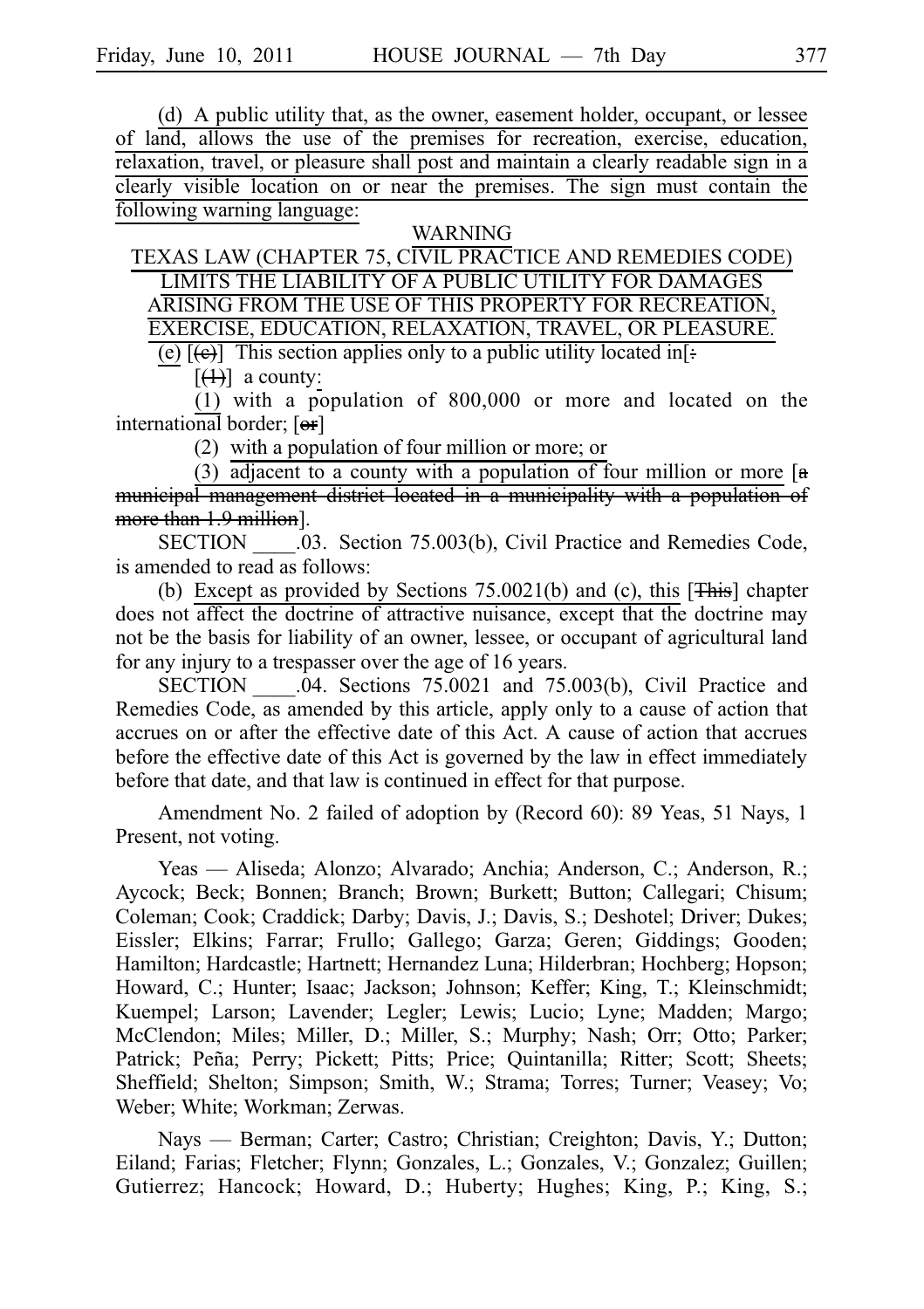Kolkhorst; Landtroop; Laubenberg; Lozano; Mallory Caraway; Marquez; Martinez; Martinez Fischer; Menendez; Morrison; Muñoz; Naishtat; Oliveira; Paxton; Phillips; Raymond; Reynolds; Riddle; Rodriguez; Schwertner; Smith, T.; Smithee; Solomons; Taylor, V.; Thompson; Truitt; Villarreal; Walle; Zedler.

Present, not voting — Mr. Speaker(C).

Absent, Excused — Bohac; Burnam; Woolley.

Absent — Allen; Cain; Crownover; Harless; Harper-Brown; Taylor, L.

## **STATEMENT OF VOTE**

When Record No. 60 was taken, I was absent because of important business in the district. I had requested to be excused, but the excuse failed to be read out. Had I been present I would have voted no.

**Harless** 

#### **Amendment No. 3**

Representative V. Taylor offered the following amendment to **SBi1**:

Amend Amendment No. 25 by V. Taylor to **SB 1** on page 2, line 3 of the amendment, by striking "requirements of Subsection (b) are otherwise met" and substituting "person does not provide a form of identification described by Subsection  $(b)$ <sup>".</sup>

Amendment No. 3 failed of adoption by (Record 61): 95 Yeas, 48 Nays, 1 Present, not voting.

Yeas — Aliseda; Anderson, C.; Anderson, R.; Aycock; Beck; Berman; Bonnen; Branch; Burkett; Button; Cain; Callegari; Carter; Castro; Chisum; Christian; Cook; Craddick; Creighton; Crownover; Darby; Davis, J.; Davis, S.; Driver; Dukes; Dutton; Eissler; Elkins; Fletcher; Flynn; Frullo; Garza; Geren; Gonzales, L.; Gooden; Hamilton; Hancock; Hardcastle; Harper-Brown; Hartnett; Hilderbran; Hopson; Howard, C.; Huberty; Hughes; Hunter; Isaac; Jackson; Keffer; King, P.; King, S.; Kleinschmidt; Kolkhorst; Kuempel; Landtroop; Larson; Laubenberg; Lavender; Legler; Lewis; Madden; Margo; Miller, D.; Morrison; Murphy; Nash; Orr; Otto; Parker; Paxton; Perry; Phillips; Pitts; Price; Raymond; Ritter; Schwertner; Scott; Sheets; Sheffield; Shelton; Smith, T.; Smith, W.; Smithee; Solomons; Taylor, L.; Taylor, V.; Torres; Truitt; Vo; Weber; White; Workman; Zedler; Zerwas.

Nays — Allen; Alonzo; Alvarado; Anchia; Brown; Coleman; Davis, Y.; Deshotel; Eiland; Farias; Farrar; Gallego; Giddings; Gonzales, V.; Gonzalez; Guillen; Gutierrez; Hernandez Luna; Hochberg; Howard, D.; Johnson; King, T.; Lozano; Lucio; Lyne; Mallory Caraway; Marquez; Martinez; Martinez Fischer; McClendon; Menendez; Miles; Muñoz; Naishtat; Oliveira; Patrick; Peña; Pickett; Quintanilla; Reynolds; Riddle; Rodriguez; Simpson; Strama; Thompson; Turner; Veasey; Walle.

Present, not voting — Mr. Speaker(C).

Absent, Excused — Bohac; Burnam; Woolley.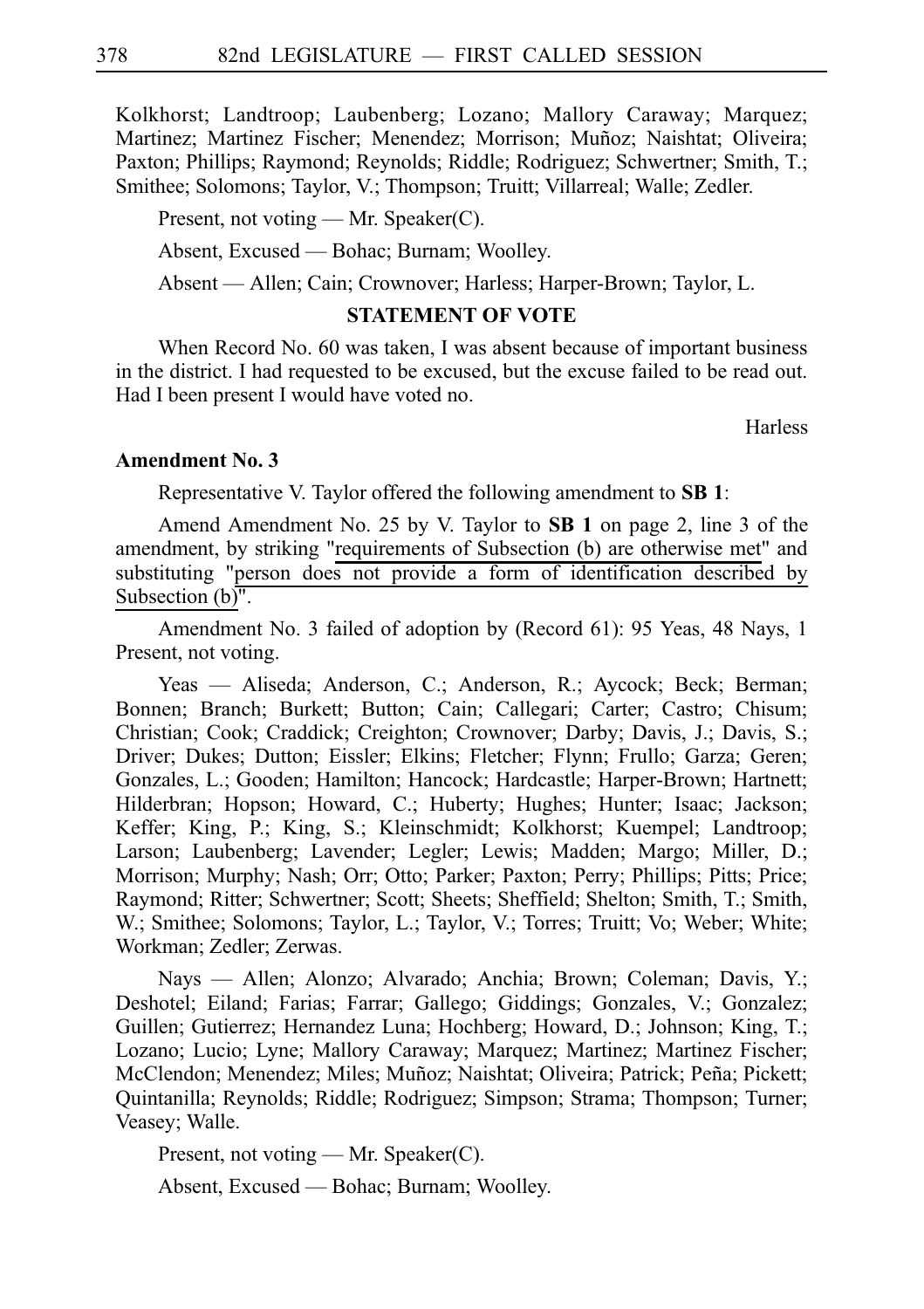Absent — Harless; Miller, S.; Villarreal.

#### **STATEMENT OF VOTE**

When Record No. 61 was taken, I was absent because of important business in the district. I had requested to be excused, but the excuse failed to be read out. Had I been present I would have voted yes.

**Harless** 

## **Amendment No. 4**

Representative Alonzo offered the following amendment to **SBi1**:

Amend **SB 1** on third reading by adding the following appropriately numbered SECTION to ARTICLE of the bill, as added on second reading by Amendment No. 132 by Pitts, and renumbering subsequent SECTIONS of the ARTICLE accordingly:

SECTION . Subchapter G, Chapter 521, Transportation Code, is amended by adding Section 521.1471 to read as follows:

Sec. 521.1471. REGISTRATION WITH SELECTIVE SERVICE. A person who provides proof of compliance with registration requirements of the United States Selective Service System under the Military Selective Service Act (50 U.S.C. App. Section 451 et seq.) is eligible to apply for a driver's license under this chapter.

Amendment No. 4 failed of adoption by (Record 62): 46 Yeas, 90 Nays, 1 Present, not voting.

Yeas — Allen; Alonzo; Alvarado; Anchia; Castro; Coleman; Davis, J.; Davis, Y.; Deshotel; Dukes; Dutton; Farias; Farrar; Gallego; Giddings; Gonzales, V.; Gonzalez; Guillen; Gutierrez; Hernandez Luna; Hochberg; Howard, D.; Johnson; King, T.; Lozano; Lucio; Mallory Caraway; Marquez; Martinez; Martinez Fischer; McClendon; Miles; Muñoz; Naishtat; Oliveira; Peña; Pickett; Quintanilla; Reynolds; Rodriguez; Strama; Thompson; Turner; Veasey; Vo; Walle.

Nays — Aliseda; Anderson, C.; Anderson, R.; Aycock; Beck; Berman; Bonnen; Branch; Brown; Burkett; Button; Carter; Chisum; Christian; Cook; Craddick; Creighton; Crownover; Darby; Davis, S.; Eissler; Elkins; Fletcher; Flynn; Frullo; Garza; Geren; Gonzales, L.; Gooden; Hamilton; Hancock; Hardcastle; Harper-Brown; Hartnett; Hilderbran; Hopson; Howard, C.; Huberty; Hughes; Hunter; Isaac; Jackson; Keffer; King, P.; King, S.; Kleinschmidt; Kolkhorst; Kuempel; Landtroop; Larson; Laubenberg; Lavender; Legler; Lewis; Lyne; Margo; Miller, D.; Morrison; Murphy; Nash; Orr; Otto; Parker; Patrick; Paxton; Perry; Phillips; Pitts; Price; Riddle; Ritter; Schwertner; Scott; Sheets; Sheffield; Shelton; Simpson; Smith, T.; Smith, W.; Smithee; Solomons; Taylor, L.; Taylor, V.; Torres; Truitt; Weber; White; Workman; Zedler; Zerwas.

Present, not voting — Mr. Speaker(C).

Absent, Excused — Bohac; Burnam; Woolley.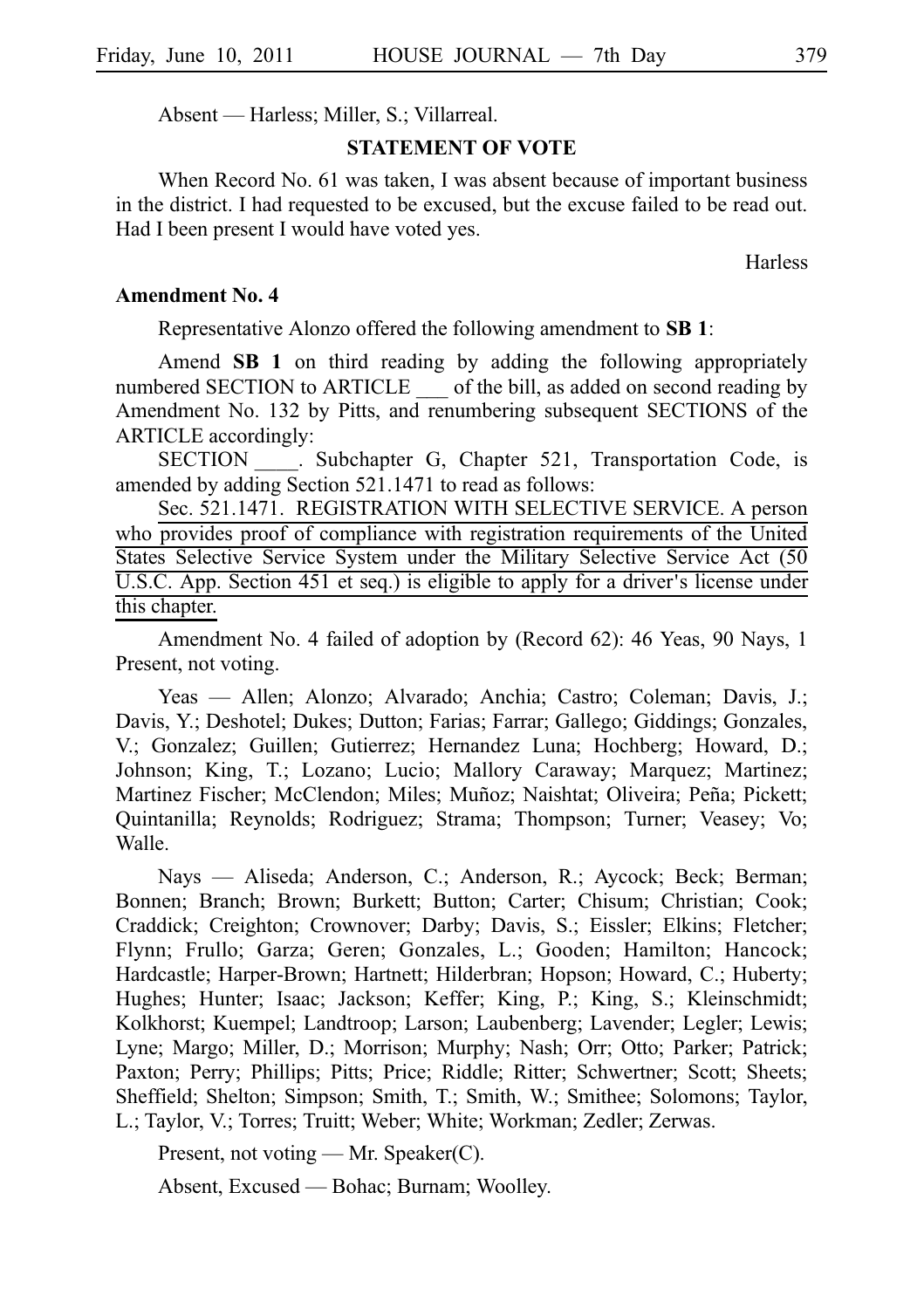Absent — Cain; Callegari; Driver; Eiland; Harless; Madden; Menendez; Miller, S.; Raymond; Villarreal.

## **STATEMENTS OF VOTE**

When Record No. 62 was taken, I was in the house but away from my desk. I would have voted no.

Callegari

When Record No. 62 was taken, I was absent because of important business in the district. I had requested to be excused, but the excuse failed to be read out. Had I been present I would have voted no.

**Harless** 

#### **Amendment No. 5**

Representative Hilderbran offered the following amendment to **SBi1**:

Amend **SB 1** on third reading by adding the following appropriately numbered ARTICLE to the bill and renumbering subsequent ARTICLES and SECTIONS of the bill accordingly:

ARTICLE \_\_\_\_. CERTAIN FORFEITED PROPERTY PROCEEDS

SECTION \_\_\_\_\_.01. (a) If **SB 316**, Acts of the 82nd Legislature, Regular Session, 2011, becomes law, Section 24.377(c), Government Code, as effective September 1, 2011, is repealed.

(b) If **SB 316**, Acts of the 82nd Legislature, Regular Session, 2011, does not become law, this article has no effect.

SECTION  $\qquad$  .02. This article takes effect immediately if it receives a vote of two-thirds of all the members elected to each house, as provided by Section 39, Article III, Texas Constitution. If this article does not receive the vote necessary for immediate effect, this article takes effect on the 91st day after the last day of the legislative session.

## **Amendment No. 5 - Point of Order**

Representative Marquez raised a point of order against further consideration of Amendment No. 5 under Rule 11, Section 2 of the House Rules on the grounds that the amendment is not germane to the bill.

The speaker sustained the point of order.

The ruling precluded further consideration of Amendment No. 5.

## **Amendment No. 6**

Representative Madden offered the following amendment to **SBi1**:

Amend **SB 1** on third reading by striking SECTIONS 40.01, 40.03, and 40.06 as amended on second reading by Amendment No. 1 by Pitts and substitute the following SECTIONS:

SECTION 40.01. Subsection (a), Section 501.133, Government Code, is amended to read as follows:

(a) The committee consists of five voting  $[\overline{\text{min}}]$  members and one nonvoting member [appointed] as follows: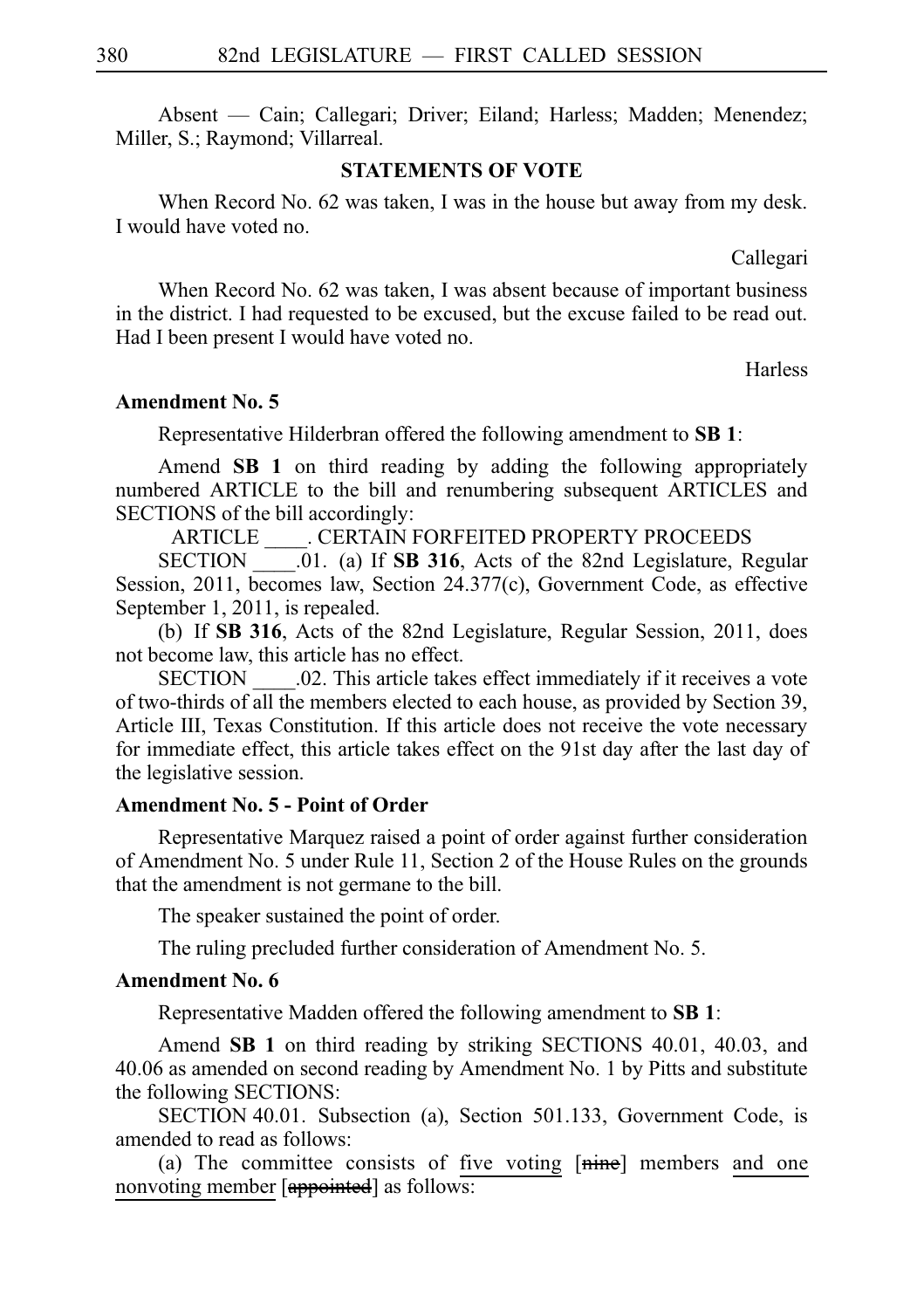(1) one member  $[$ two members] employed full-time by the department, [at least one of whom is a physician,] appointed by the executive director;

(2) one member who is a physician and  $[$ two members] employed full-time by The University of Texas Medical Branch at Galveston, [at least one of whom is a physician, appointed by the president of the medical branch;

(3) one member who is a physician and  $[$ two members $]$  employed full-time by the Texas Tech University Health Sciences Center, [at least one of whom is a physician, appointed by the president of the university; [and]

(4) two  $[\frac{t \text{hree}}{\text{t}]}$  public members appointed by the governor who are not affiliated with the department or with any entity with which the committee has contracted to provide health care services under this chapter, at least one  $[\mathbf{tw}\Theta]$  of whom is [are] licensed to practice medicine in this state; and

(5) the state Medicaid director, to serve  $\overline{ex}$  officio as a nonvoting member.

SECTION 40.03. Section 501.136, Government Code, is amended to read as follows:

Sec. 501.136. TERMS OF OFFICE FOR PUBLIC MEMBERS. Committee members appointed by the governor serve staggered four-year [six-year] terms, with the term of one of those members expiring on February 1 of each odd-numbered year. Other committee members serve at the will of the appointing official or until termination of the member's employment with the entity the member represents.

SECTION 40.06. (a) The Correctional Managed Health Care Committee established under Section 501.133, Government Code, as that section existed before amendment by this article, is abolished effective November 30, 2011.

(b) An appointing official under Section  $501.133$ , Government Code, shall appoint the members of the Correctional Managed Health Care Committee under Section 501.133, Government Code, as amended by this Act, not later than November 30, 2011. The governor shall appoint one public member to serve a term that expires February 1, 2013, and one public member to serve a term that expires February 1, 2015.

(c) The term of a person who is serving as a member of the Correctional Managed Health Care Committee immediately before the abolition of that committee under Subsection (a) of this section expires on November 30, 2011. Such a person is eligible for appointment by an appointing official to the new committee under Section 501.133, Government Code, as amended by this article.

Amendment No. 6 was adopted.

## **Amendment No. 7**

Representative Garza offered the following amendment to **SBi1**:

Amend **SB 1** (third reading) as follows:

(1) Add the following appropriately numbered SECTIONS to the bill:

SECTION \_\_\_\_\_. Subchapter D, Chapter 33, Education Code, is amended by adding Section 33.0833 to read as follows: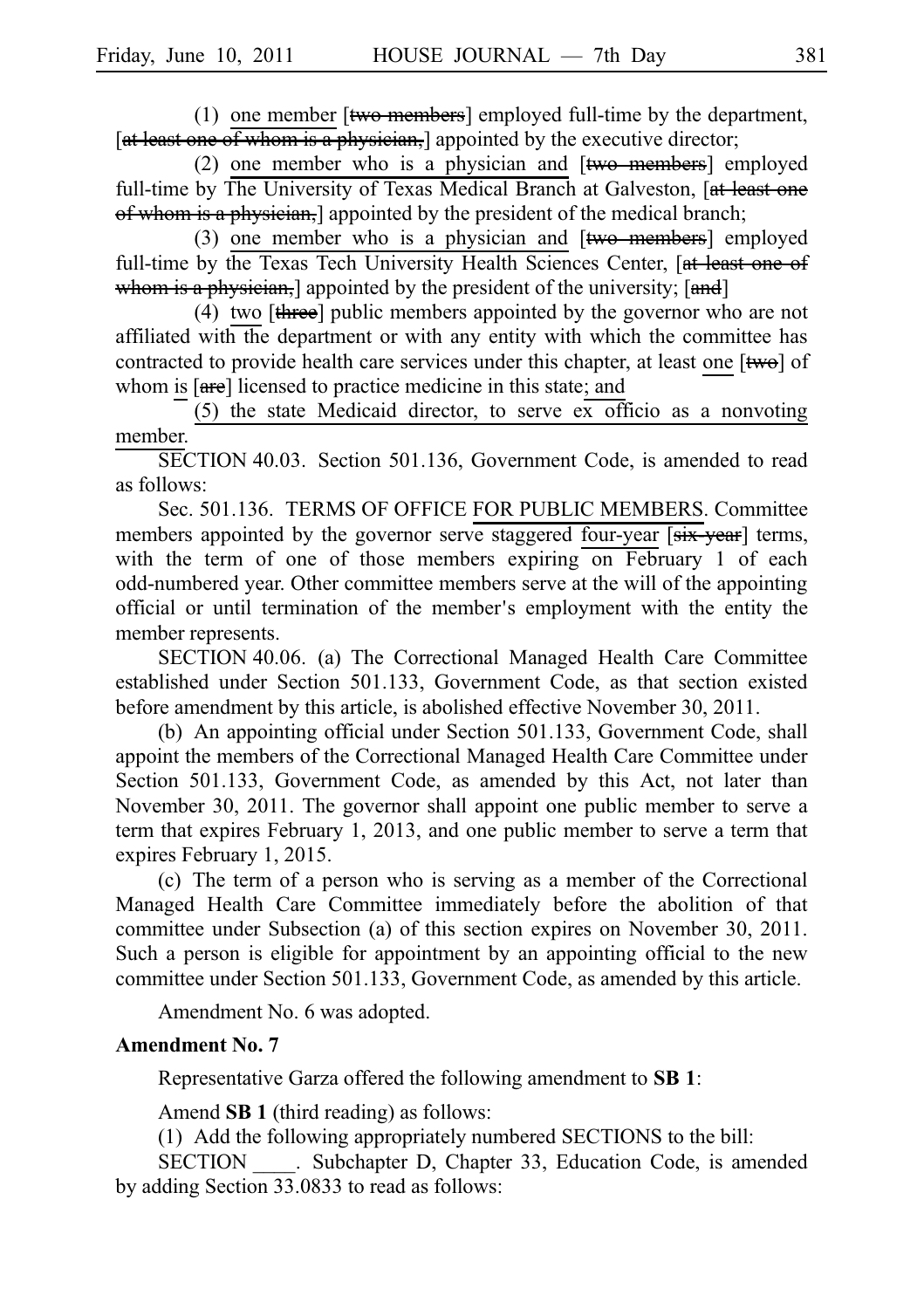Sec. 33.0833. LIMITATION ON RECEIPTS FROM PLAYOFF GAMES. For the 2011-2012 and 2012-2013 school year, the University Interscholastic League may not collect more than:

(a)  $12\%$  of the gross gate receipts for football playoff games, bi-district through regional, or;

 $\overline{(b)}$   $\overline{12\%}$  of the gross gate receipts for basketball playoff games, bi-district through regional, or;

 $\overline{(c)}$   $\overline{13\%}$  of the gross income from the state volleyball, basketball, soccer, softball and baseball tournaments.

SECTION . Subchapter D, Chapter 33, Education Code, is amended by adding Section  $\overline{33.0832}$  to read as follows:

Sec. 33.0832. EQUAL OPPORTUNITY FOR ACCESS TO UNIVERSITY INTERSCHOLASTIC LEAGUE ACTIVITIES. (a) In this section, "private school" has the meaning assigned by Section 39.033(d).

(b) The University Interscholastic League shall provide private and parochial schools with equal opportunity to become members of the league for the purpose of providing their students with access to league activities.

 $(c)$  This section does not exempt a private or parochial school or its students from satisfying each rule or eligibility requirement imposed by this subchapter or the league for participating in an activity or league district sponsored by the league.

 $\overline{d}$ ) A private or parochial school seeking to participate in a league activity or to become a member of a league district shall apply to the league on a signed form prescribed by the league. The school must certify its eligibility under this subchapter and league rules in the application and must attach proof of accreditation. The league may not impose eligibility requirements for private or parochial schools that exceed the requirements of this subchapter or league rules for public schools or require proof of eligibility that exceeds the proof required of public schools. On approval of an application, the league shall issue a certificate of approval to the applicant school. The application and certificate of approval are governmental records for purposes of Section 37.10, Penal Code.

(e) The league shall determine the appropriate league district in which an eligible private or parochial school will participate using the same standard the league applies to public schools, provided that the private or parochial school may not be placed in a league district lower than the 1A level.

(f) The league may adopt rules designed to discourage an eligible private or parochial school from recruiting any student to attend the school for the purpose of participating in a league activity. A rule adopted under this subsection may not be designed to discriminate against an eligible private or parochial school.

 $(g)$  To be eligible under this section, a private or parochial school must:

 $(1)$  be accredited by an accrediting organization recognized by the agency;

 $(2)$  not have had its ability or eligibility to participate in an association similar to the league compromised, revoked, or suspended for violating the rules or codes of that association within the five-year period preceding the date of application to participate in the league;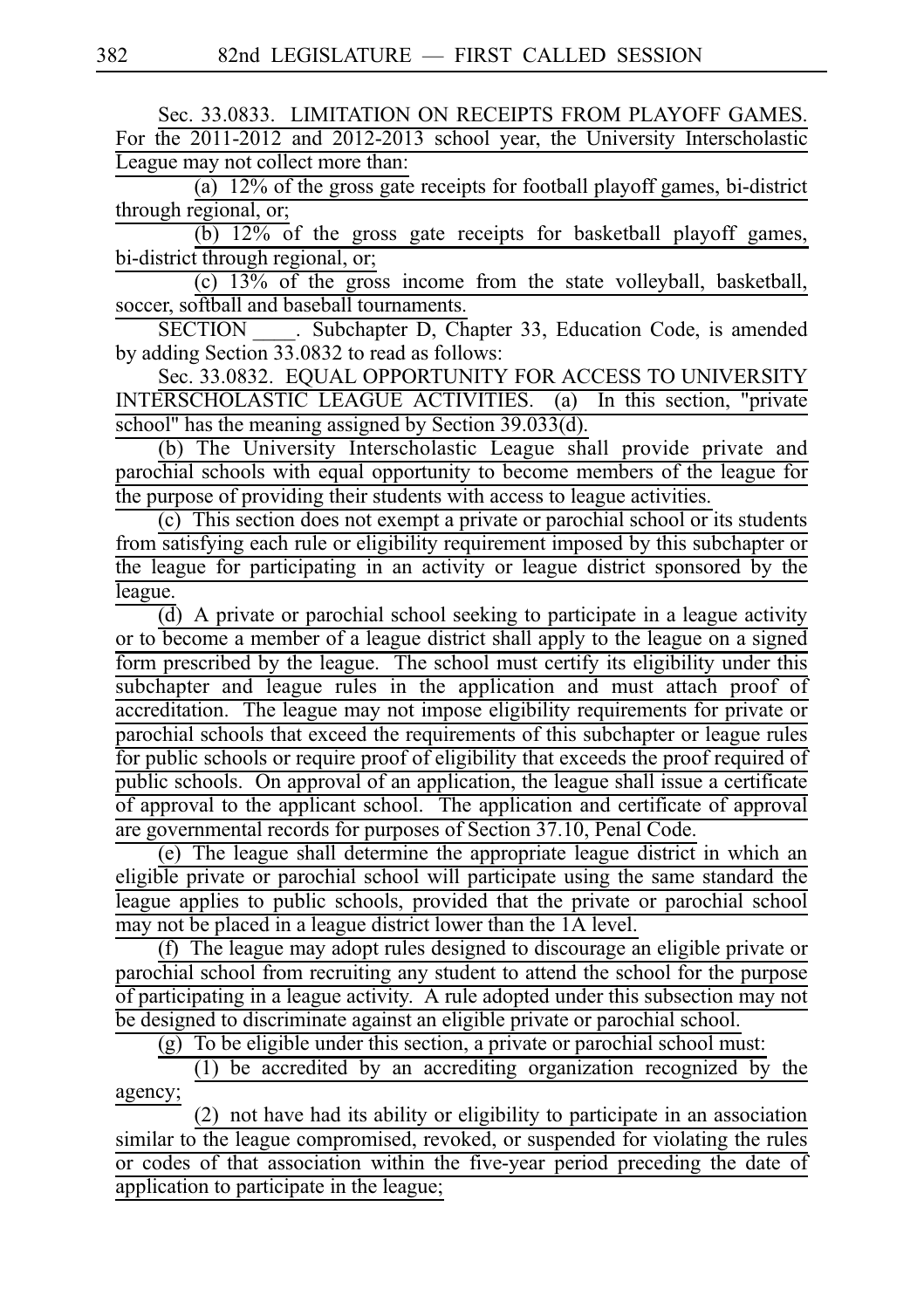$(3)$  offer a four-year high school curriculum;

 $(4)$  offer interscholastic competition; and

 $(5)$  require daily student attendance at a specific location.

 $(h)$  Notwithstanding any other provision of this section, the league shall implement this section by providing private and parochial schools with equal opportunity to participate in:

 $(1)$  league academic activities beginning with the 2011-2012 school year;

 $(2)$  league athletic activities at the 1A and 2A league district levels beginning with the spring semester of the 2011-2012 school year;

(3) league athletic activities at the 3A league district level beginning with the 2012-2013 school year;

 $(4)$  league athletic activities at the 4A league district level beginning with the  $2013-2014$  school year; and

 $(5)$  league athletic activities at the 5A league district level beginning with the  $2014-2015$  school year.

(i) Subsection (h) and this subsection expire September 1, 2015.

 $(i)$  Notwithstanding any other law, a child who resides within the attendance area of a public school and who is instructed at home shall be allowed to try out for interscholastic activities on behalf of the public school in the same manner as a pupil who is enrolled in that public school. Registration, age eligibility requirements, fees, insurance, transportation, physical condition, qualifications, responsibilities, event schedules, standards of behavior and performance policies for home schooled students shall be consistent with those policies established for students enrolled in that public school. The individual providing the primary instruction of a child who is instructed at home shall submit written verification that provides:

 $\overline{(1)}$  Whether the student is receiving a passing grade in each course or subject being taught.

 $(2)$  Whether the student is maintaining satisfactory progress towards advancement or promotion.

 $(k)$  A child who is instructed at home and who was previously enrolled in a school shall be ineligible to participate in interscholastic activities for the remainder of the school year during which the child was enrolled in a school.

## **Amendment No. 7 - Point of Order**

Representative Thompson raised a point of order against further consideration of Amendment No. 7.

The speaker sustained the point of order.

The ruling precluded further consideration of Amendment No. 7.

**SB 1**, as amended, was passed by (Record 63): 83 Yeas, 62 Nays, 1 Present, not voting.

Yeas — Aliseda; Anderson, C.; Aycock; Beck; Berman; Branch; Brown; Burkett; Button; Cain; Callegari; Chisum; Christian; Cook; Craddick; Creighton; Crownover; Darby; Davis, J.; Davis, S.; Driver; Eissler; Elkins; Fletcher; Flynn;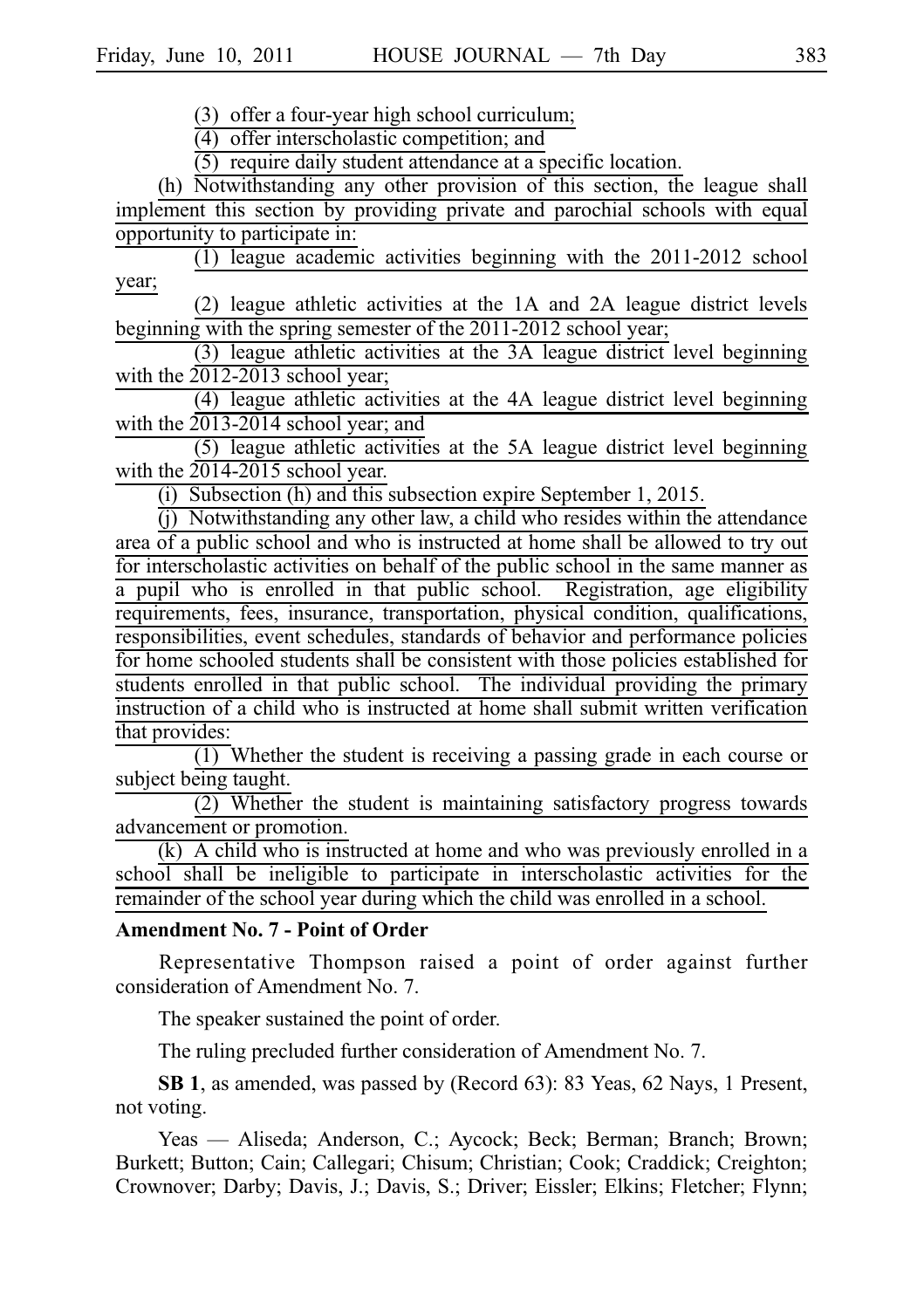Frullo; Garza; Geren; Gonzales, L.; Gooden; Hancock; Hardcastle; Harper-Brown; Hartnett; Hilderbran; Howard, C.; Huberty; Hughes; Hunter; Isaac; Jackson; Keffer; King, P.; Kleinschmidt; Kolkhorst; Kuempel; Larson; Laubenberg; Lavender; Legler; Lewis; Lyne; Madden; Margo; Miller, D.; Murphy; Nash; Orr; Otto; Parker; Patrick; Paxton; Perry; Phillips; Pitts; Price; Riddle; Ritter; Schwertner; Scott; Sheets; Sheffield; Shelton; Smith, T.; Smith, W.; Smithee; Solomons; Taylor, L.; Torres; Weber; Workman; Zedler; Zerwas.

Nays — Allen; Alonzo; Alvarado; Anchia; Anderson, R.; Bonnen; Carter; Castro; Coleman; Davis, Y.; Deshotel; Dukes; Dutton; Eiland; Farias; Farrar; Gallego; Giddings; Gonzales, V.; Gonzalez; Guillen; Gutierrez; Hamilton; Hernandez Luna; Hochberg; Hopson; Howard, D.; Johnson; King, S.; King, T.; Landtroop; Lozano; Lucio; Mallory Caraway; Marquez; Martinez; Martinez Fischer; McClendon; Menendez; Miles; Miller, S.; Morrison; Muñoz; Naishtat; Oliveira; Peña; Pickett; Quintanilla; Raymond; Reynolds; Rodriguez; Simpson; Strama; Taylor, V.; Thompson; Truitt; Turner; Veasey; Villarreal; Vo; Walle; **White** 

Present, not voting — Mr. Speaker(C).

Absent, Excused — Bohac; Burnam; Woolley.

Absent — Harless.

The speaker stated that **SB1** was passed subject to the provisions of Article III, Section 49a of the Texas Constitution.

## **STATEMENT OF VOTE**

When Record No. 63 was taken, I was absent because of important business in the district. I had requested to be excused, but the excuse failed to be read out. Had I been present I would have voted no.

**Harless** 

## **REASON FOR VOTE**

I believe that **SB 1**, although good in intention, does not properly prioritize the states spending needs. Due to the bill containing earmarks and funding for non-priority items (such as arts and film industry) while not properly funding mental health, care for the elderly, etc., I cannot support this bill and will cast a no vote.

Landtroop

#### **HB 19 - RECOMMITTED**

Representative Eissler moved to recommit **HBi19** to the Committee on Public Education.

The motion prevailed.

## **COMMITTEE MEETING ANNOUNCEMENT**

The following committee meeting was announced: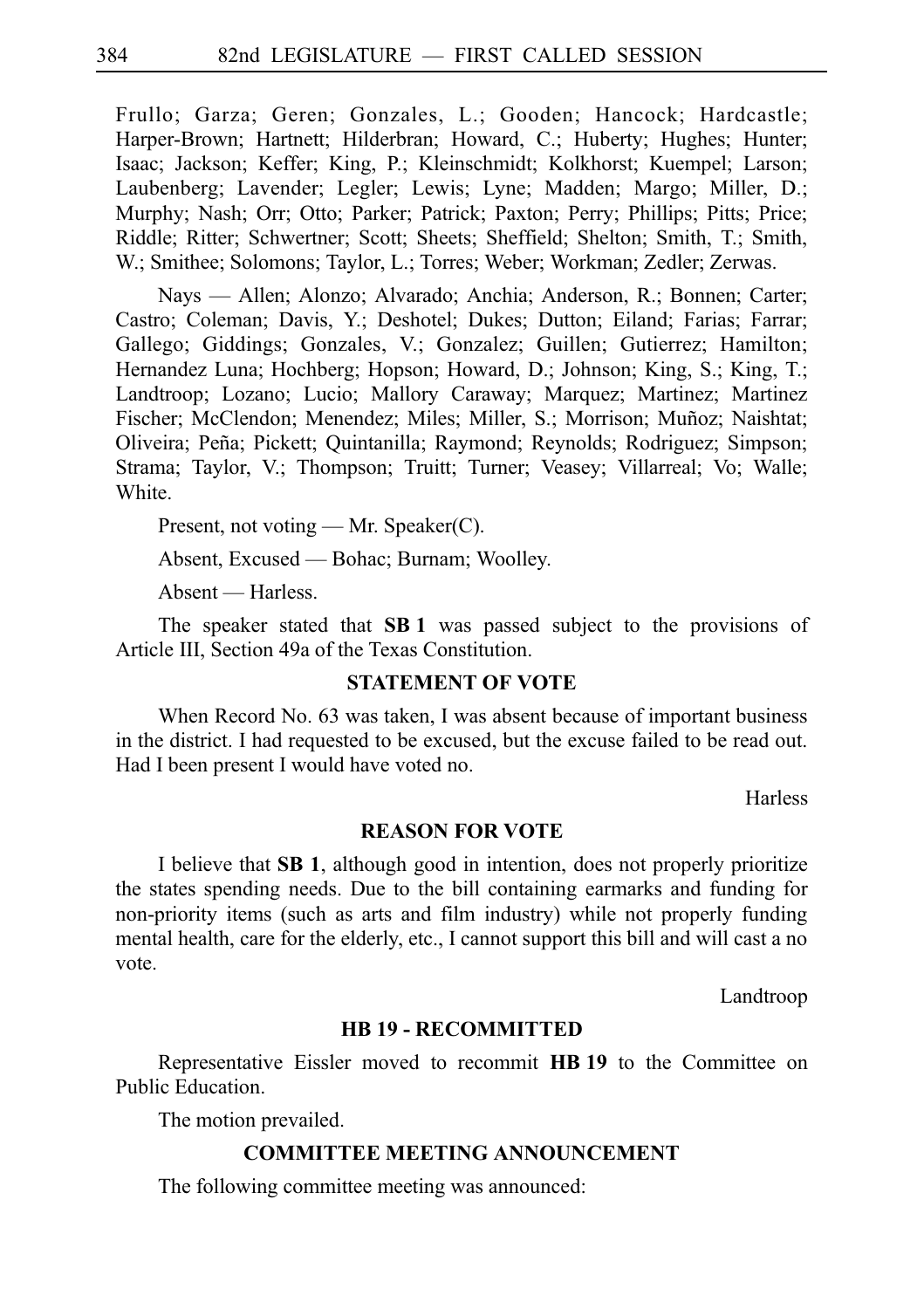Public Education, upon adjournment today, Desk 56, for a formal meeting, to consider **HBi19**.

## **GENERAL STATE CALENDAR HOUSE BILLS SECOND READING**

The following bills were laid before the house and read second time:

# **HB 13 ON SECOND READING (by Kolkhorst)**

**HB 13**, A bill to be entitled An Act relating to the Medicaid program and alternate methods of providing health services to low-income persons in this state.

**HBi13** was passed to engrossment by (Record 64): 97 Yeas, 45 Nays, 1 Present, not voting.

Yeas — Aliseda; Anderson, C.; Anderson, R.; Aycock; Beck; Berman; Bonnen; Branch; Brown; Burkett; Button; Cain; Callegari; Carter; Chisum; Christian; Cook; Craddick; Creighton; Crownover; Darby; Davis, J.; Davis, S.; Driver; Eiland; Eissler; Elkins; Fletcher; Flynn; Frullo; Garza; Geren; Gonzales, L.; Gooden; Hamilton; Hancock; Hardcastle; Harless; Harper-Brown; Hartnett; Hilderbran; Hopson; Howard, C.; Huberty; Hughes; Hunter; Isaac; Jackson; Keffer; King, P.; King, S.; Kleinschmidt; Kolkhorst; Kuempel; Landtroop; Larson; Laubenberg; Lavender; Legler; Lewis; Lyne; Madden; Margo; Miller, D.; Miller, S.; Morrison; Nash; Orr; Otto; Parker; Patrick; Paxton; Perry; Phillips; Pitts; Price; Riddle; Ritter; Schwertner; Scott; Sheets; Sheffield; Shelton; Simpson; Smith, T.; Smith, W.; Smithee; Solomons; Taylor, L.; Taylor, V.; Torres; Truitt; Weber; White; Workman; Zedler; Zerwas.

Nays — Allen; Alonzo; Alvarado; Anchia; Castro; Coleman; Davis, Y.; Deshotel; Dukes; Dutton; Farrar; Gallego; Giddings; Gonzales, V.; Gonzalez; Guillen; Gutierrez; Hernandez Luna; Hochberg; Howard, D.; Johnson; King, T.; Lozano; Lucio; Mallory Caraway; Marquez; Martinez; Martinez Fischer; McClendon; Menendez; Miles; Muñoz; Naishtat; Oliveira; Peña; Pickett; Quintanilla; Raymond; Reynolds; Rodriguez; Strama; Thompson; Turner; Villarreal; Vo.

Present, not voting — Mr. Speaker(C).

Absent, Excused — Bohac; Burnam; Woolley.

Absent — Farias; Murphy; Veasey; Walle.

# **HB 18 ON SECOND READING (by Eissler)**

**HB 18**, A bill to be entitled An Act relating to elementary class size limits in public schools.

## **Amendment No. 1**

Representative Eissler offered the following amendment to **HB 18**: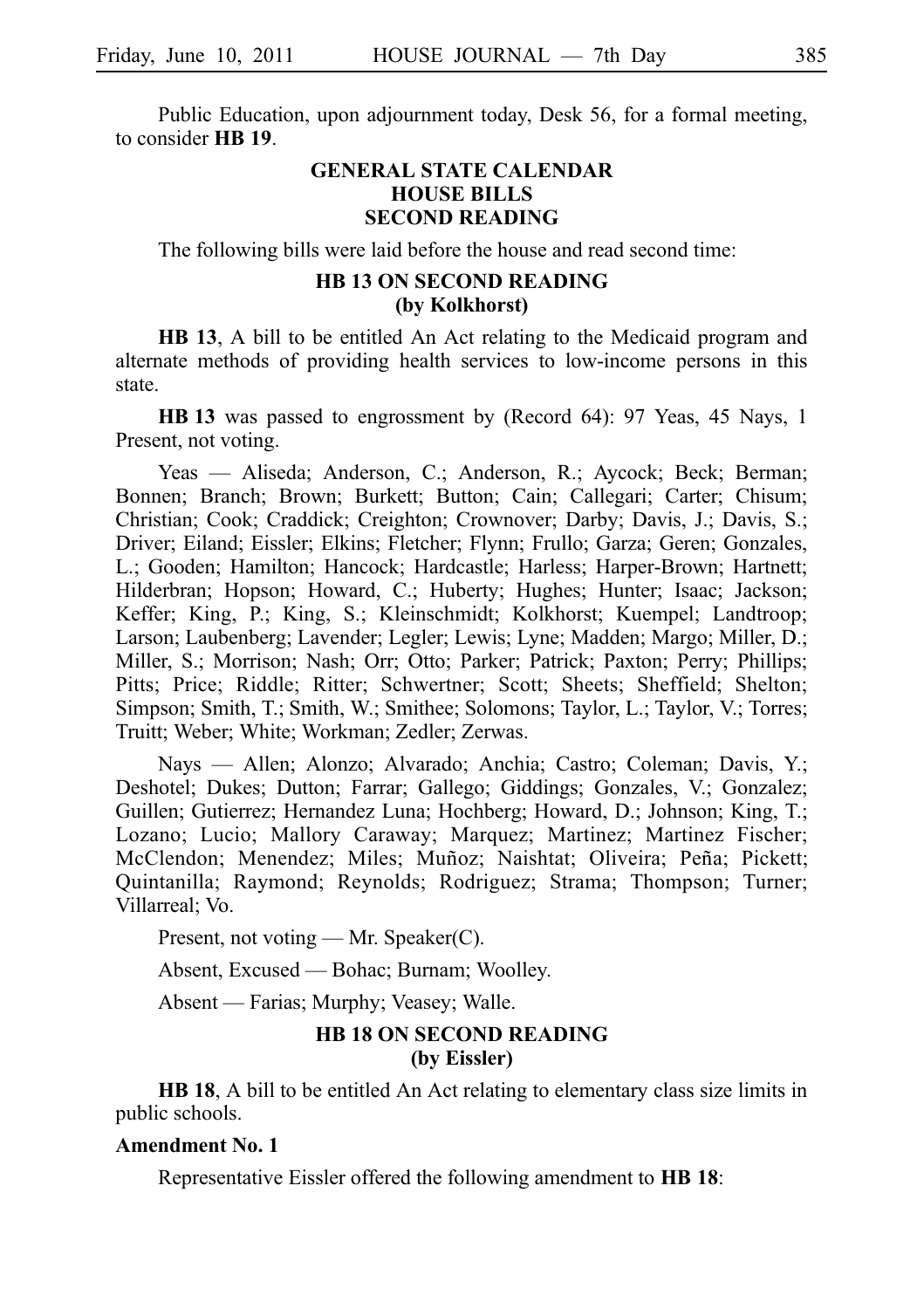Amend **HB 18** (house committee report) by striking all below the enacting clause and substituting the following:

SECTION 1. Section 25.112, Education Code, is amended by amending Subsection (d) and adding Subsection (d-1) to read as follows:

(d) On application of a school district, the commissioner may except the district from the limit in Subsection (a) if the commissioner:

 $(1)$  finds the limit works an undue hardship on the district; or

 $\overline{(2)}$  determines that as a result of a reduction in state funding levels, the amount of state and local funds per weighted student available to the district is less than the amount of state and local funds per weighted student available to the district in the preceding school year.

 $(d-1)$  An exception under Subsection (d) expires at the end of the school year for which it is granted.

SECTION 2. This Act applies beginning with the 2011-2012 school year.

SECTION 3. This Act takes effect immediately if it receives a vote of two-thirds of all the members elected to each house, as provided by Section 39, Article III, Texas Constitution. If this Act does not receive the vote necessary for immediate effect, this Act takes effect on the 91st day after the last day of the legislative session.

Amendment No. 1 was adopted.

**HB 18**, as amended, was passed to engrossment by (Record 65): 94 Yeas, 48 Nays, 1 Present, not voting.

Yeas — Aliseda; Allen; Anderson, C.; Anderson, R.; Aycock; Beck; Berman; Branch; Brown; Burkett; Button; Cain; Callegari; Castro; Chisum; Christian; Cook; Creighton; Crownover; Davis, J.; Davis, S.; Driver; Eissler; Elkins; Fletcher; Flynn; Frullo; Garza; Geren; Giddings; Gonzales, L.; Gonzales, V.; Gooden; Hancock; Hardcastle; Harper-Brown; Hartnett; Hilderbran; Hochberg; Howard, C.; Howard, D.; Huberty; Hughes; Hunter; Isaac; Jackson; Keffer; King, P.; King, S.; Kleinschmidt; Kolkhorst; Kuempel; Larson; Laubenberg; Lavender; Legler; Lewis; Lyne; Madden; Margo; Miller, D.; Miller, S.; Morrison; Murphy; Nash; Orr; Otto; Parker; Patrick; Paxton; Perry; Pitts; Price; Riddle; Schwertner; Scott; Sheets; Sheffield; Shelton; Simpson; Smith, T.; Smith, W.; Smithee; Solomons; Strama; Taylor, L.; Taylor, V.; Truitt; Turner; Vo; Weber; Workman; Zedler; Zerwas.

Nays — Alonzo; Alvarado; Anchia; Bonnen; Carter; Craddick; Darby; Davis, Y.; Deshotel; Dukes; Dutton; Eiland; Farias; Farrar; Gallego; Gonzalez; Guillen; Gutierrez; Hamilton; Hernandez Luna; Hopson; Johnson; King, T.; Landtroop; Lozano; Lucio; Mallory Caraway; Marquez; Martinez; Martinez Fischer; McClendon; Menendez; Miles; Muñoz; Naishtat; Oliveira; Peña; Phillips; Pickett; Quintanilla; Raymond; Reynolds; Ritter; Rodriguez; Thompson; Torres; Villarreal; White.

Present, not voting — Mr. Speaker(C).

Absent, Excused — Bohac; Burnam; Woolley.

Absent — Coleman; Harless; Veasey; Walle.